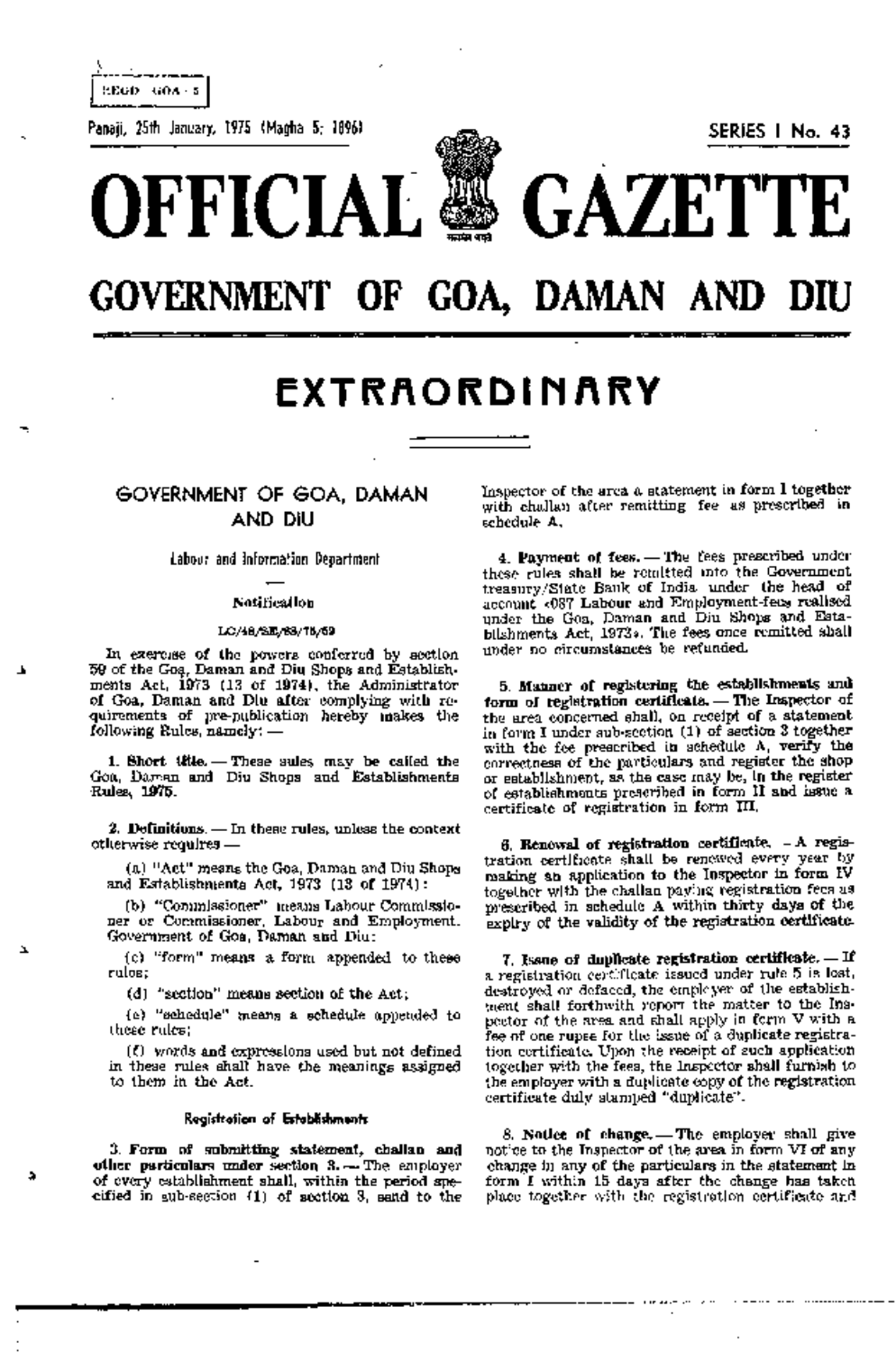fee specified in schedule B. The Inspector shall amend the registration certificate or issue a fresh one, as the case may be, and send it to the employer.

9. Transfer of registration certificate.  $-$  (1) A registration certificate issued under these rules shall not be transferable and if ownership of any shop or establishment is transferred, the employer shall, within thirty days of such transfer, notify the fact of transfer and surrender the certificate of registration to the Inspector of the area and shall submit to the Inspector a statement signed by himself specifying the name and address of the transferee.

(2) The Inspector, on being satisfied about the correctness of the information relating to transfer, shall cancel the certificate of registration and amend the register of establishments accordingly.

(3) The transferee shall apply for new registration certificate within thirty days from the date of transfer.

## Proof of Age

10. Ascertainment of age by the Inspector.  $-An$ Inspector may require an employer to produce an authentic extract from the records of any school or from the Regivirar of Births, Deeths and Marriages. or in the absence of such extract, at least a certificate which. shall be in form VII from a Government Medical Health Oil.cer showing the sign of an employee.

#### Health and Scifety

11. Cleanliness and health. - The premises of every establishment shall be kept c'ean and healthy as required under section  $20$  in the following manner:-

(1) (a) In every establishment aU 'the inside walls of the rooms and all the ceilings of such rooms (whether such walls or ceilings be plastered or not) and all the passages and staircases shall be lime-washed or colour-washed at intervals not more than two years dating from the time when they were last lime-washed or colour-washed and shall be maintained in a clean state.

(b) All beams, rafters, doors, window-frames and other wood-work with the exception of floors shall be either Eme-washed or colour-washed at intervals of not mere tHan twelve months dating" from the time when they were last lime-washed O'r colour-washed ~or shall be painted ,or varn:shed at intervals of not more than five years dating from the time when they were last painted or varnished and shall be maintained in a clean state.

(c) The dates on which lime-washing, colour- -washing, painting or varnishing is carr:ed out shall be duly entered in form VIII which shall be

shown to the Inspector when required.<br>
(d) Nothing in clauses (a) to (c) or<br>
-rule shall apply to the following : —<br>
(1) rooms used only for the stora;<br>
cles;<br>
(ii) walls or dellings of rooms which  $(d)$  Nothing in clauses  $(e)$  to  $(e)$  of this sub--rule shall apply to the following:  $-$ 

 $(1)$  rooms used only for the storage of arti-<br>cles;

(ii) walls or ceilings of rooms which are made of galvanised ir n, flat tiles, asbestos sheets. glazed bricks, glass, slate, bamboo thatch, cement plaster or polished chunam;

(iii) ceilings of rooms in which the lowest part is at least 20 feet from the  $\mu_{00}$ .

(iv) any other establishment or part thereof in which lime-washing, colour-washing, painting or varnishing is in the opinion of the Commissioner, unnecessary to sadisfy the requirements of section  $20$  in regard to cleanliness.

(2) Rubbish, filth Or debris shall not be allow-ed to acrumulate or to remain on any part of the establishment fior more than twenty-'four hours and shall be disposed off in the manner approved by the Inspector. All filth and other decomposing matter shalt be kept in covered receptacles.

(3) All drains carrying waste or sullage water or sewage shall be constructed of masonary' or other impermeable material and shall be regularly flushed at least twice daily and where possible. connected with some recognised drainage line.

(4). The establishment and the compound surrounding' it shaUbe maintained in a strictly sanitary and clean condition. The floors shall be swept or otherwise cleaned at least once daily, and the ceilings shall be dusted at least once a month.

(15) The employer shall enforce the proper use of latrines and urinals and prevent pollution by excreta or urine on the surface of the ground in the vicinity of the latrine or the urinal and in the compound of the establishment. The employer shall make suitable arrangements for the regular electiing and conserving of the latrines and urinals to the satisfaction of the Inspector.

 $(6)$  The employer shall make suitable arrangements to supply cool and wholesome drinking water to employees in the establishment. The area around the place where drinking water is distributed to the emplnyees shall be kept clean and preperly drained.

(7) (i) The employer of every 'restaurant' or 'eating house'or 'residential hotel' shall keep his premises' clean and comply with the standards of sanitation prescribed by the Health Authorities. The disposal of effluenta/garbage/waste shall be done in such a manner that no pollution is caused.

(ii) The kitchen, washing places and other areas shall be kept clean and disinfected by regular scrubbing of floors and cleaning/spraying with approved insecticides.

(iii) The employer of every 'restaurant' or eating house' or 'residential hotel' shall provide two sets of uniforms per year to. each of their employees. He ahall arrange for regular washing of the uniforms once in a week or grant washing allowance as may be settled by an agreement or settlement between the employer and employees.

(iv) Every empkyeE: of a 'restaurant' or 'eating house' or 'residential hotel' shall be medically examined once in every six months and certified fit to work in such establishment by a Certifying Surgeon, Ilf any, appointed under the Factories Act, 1948 (Central Act 63 of 1948) or any Medical Officer specified in this behalf by the Government. The expenses for such medical evamination, if any, shall be bozne by the employer and may be recovered as arrears of land revenue from the employer in case of default.

12. Precautions against fire.  $\rightarrow$  (1) The employer of an estabhshment other than a shop shall provide,.

the construction of the company of the contract of the contract of the contract of the contract of the contract of

 $\blacksquare$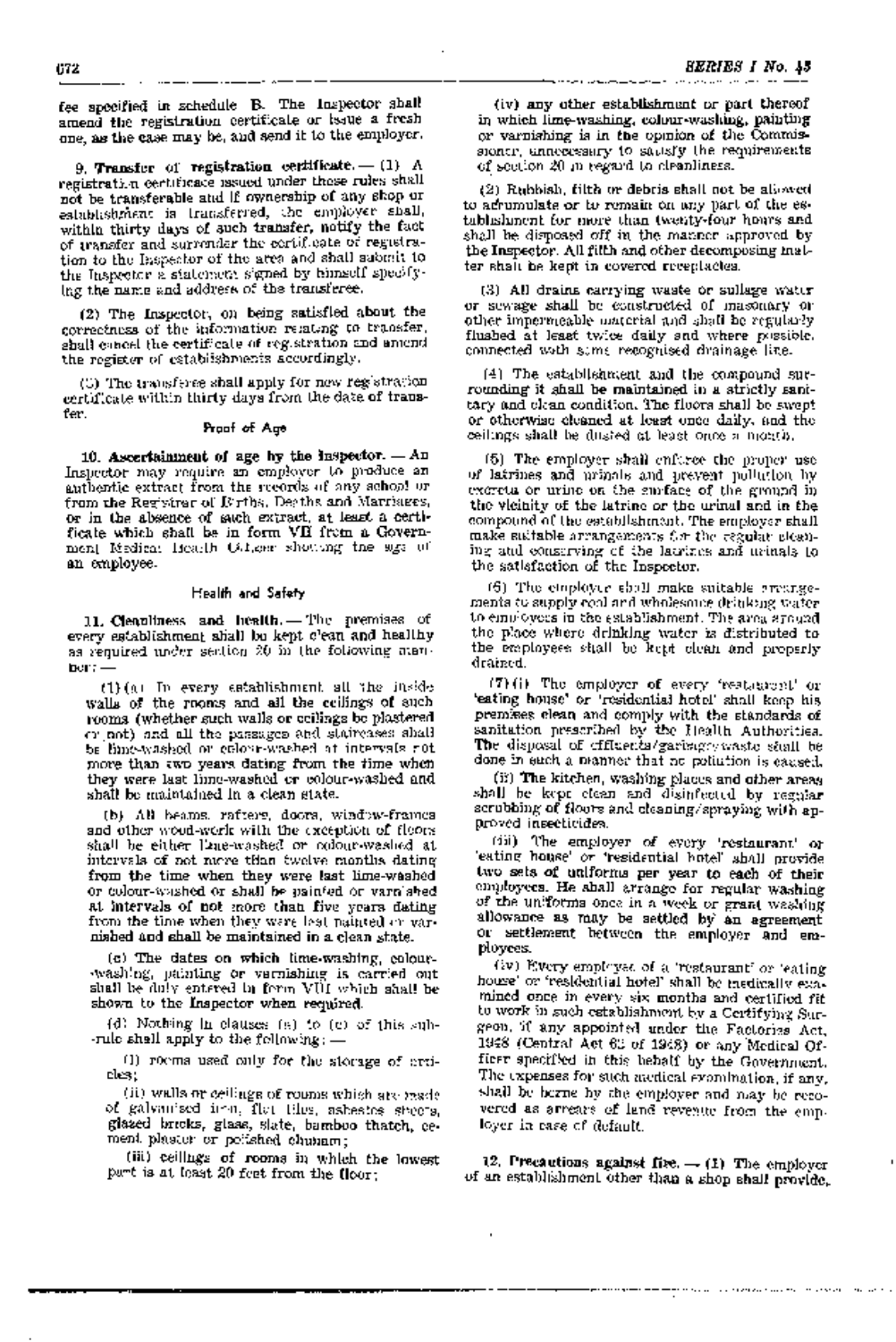under sub-section  $(1)$  of section 22, with adequate means of escape in case of fire and shall also provide buckets of substantial construction full of water or sand and or chemical fire extinguishers in suitable number and at enitable sites according to the nature of work carried on and the size of the premises.

(2) No person shall smoke or use a naked light or cause or permit any such light to be used in the immediate vicinity of any inflammable material in any establishment.

13. Safety.  $-$  (1) Every dangerous part of a machinery in an establishment other than a shop shall be securely fenced by safety guards of substantial construction which shall be kept in position while the parts of machinery are in motion or in use.

(2) In every establishment other than a shop where manufacturing process is carried on with the aid of electric power, suitable devices for cutting off power in emergencies from running machinery shall be provided and maintained.

(3) No employee, with loose fitting clothes on, shall be allowed or made to work near the moving machinery or belt and the tight fitting clothes for the purpose to such employee shall be provided by the employer.

14. First aid appliances. - In every establishment other than a shop a first aid box shall be maintained containing the following equipment together with a hook of instructions: -

(i) 3 £mall sterilized dressings;

(ii) 2. medium size sterilized dressings;

(iii) 2 large size sterilized dressings;

(iv) 2 large size sterilized burn dressings;

(v)  $2 \frac{1}{2}$  ( $\frac{1}{2}$  oz.) packets sterilized cotton-wool;

(vi) 1 pair of dressing scissors;

(vii) 1 (1 oz.) bottle containing solution for iodine or mercurrichrom;

(viii)  $1$  (1  $\sigma z$ .) bottle containing solution of salvoiatile having the dose and mode of administration indicated on the label;

(bt) 1 (1 oz.) bottle containing potassium permanganate crystals;

 $(x)$  any ointment/cream for burns.

#### Wages

15. Overtime working.  $-$  (1) An employer may require an adult employee to work overtime subject to the conditions laid down in section 11(2) for any of the following purposes:-

(a) Seasonal pressure of work;

(b) Work in pursuance of any custom or usage observed in the establishment;

(c) Temporary increase in work due to absence of any other employee or any other emergency;

(d) Treating of material liable to deterioration, if not treated immediately;

(e) Work necessitated as a result of any order from Court or any Government authority;

 $(f)$  Stock-taking and preparation of accounts.

(2) Previous intimation in respect of requiring adult employees to work overtime in establishment under sub-section (3) of section 11 shall contain the following information:- .

(a) the purpose of overtime;

(b) date or dates and the probable time or period for which overtime is proposed to be worked;

(c) number of employees required to work overtime.

Explanation.  $=$  For the purpose of this sub-rule, previous intimation to be given to the Inspector, shall be by serving a notice at the office of the Inspector so as to reach him at least three days prior to the date of requiring employees to work overtime.

16. Manner of calculating ordinary rate of wages. For the purpose of the explanation to section  $29$ ordinary rate of wages' per hour shall be calculated by dividing the total wages payable to a person employed for the hours actually worked by him during the wage period by the number of such hours in the wage period:

ProvideQ. that hours worked by a person employed in excess of the normal daily hours during the wage period shall be excluded in calculating the number of hours actually worked by him.

17. Fines and deductions for damage or loss.-(1) (a) The Commissioner shall be the authority competent to approve, under sub-section (1) of section 33, the acts and omissions in respect of which fines may be imposed and to approve under sub-section (8) of section 33, the purposes to which the fines realized shall be applied.

(b) Every employer requiring the power to impose fines in respect of any acts and omissions on the part of employees shall send to the Commissioner-

(i) a list, in English and in Marathi or Konkani (in Roman as well as Devnagiri scripts) in duplicate, clearly defining such acts and omissions; and

(ii) a list showing the purpose to which the fines realized shall be applied.

(c) The Commissioner may, on receipt of the list prescribed in sub-clause (i) or sub-clause (ii) of clause (b) after such inquiry as he considers necessary, pass orders either-

(i) disapproving the list; or

(ii) approving the Hst either in its original form or as amended by him in which case such list shall be considered to be an approved list:

Provided that no order disapproving or amending any list shall be passed unless the employer has been given an opportunity of showing' cause orally or in writing against such order.

(d) The employer shall display at or near the main entrance of the establishment  $u$  copy in En-. glish and in Marathi or Konkani (both in Roman and Devnagiri scripts) of the list approved under clause (c).

(e) No fine shall be imposed by any person other than an employer.

(2) Any person desiring to impose fine on an employee Or to make a deduction from his wages for damage or loss shall explain personally to the said person the act or omission, or damage or loss, in respect of which the fine. or deduction is proposed to be imposed and shall hear his explanation. The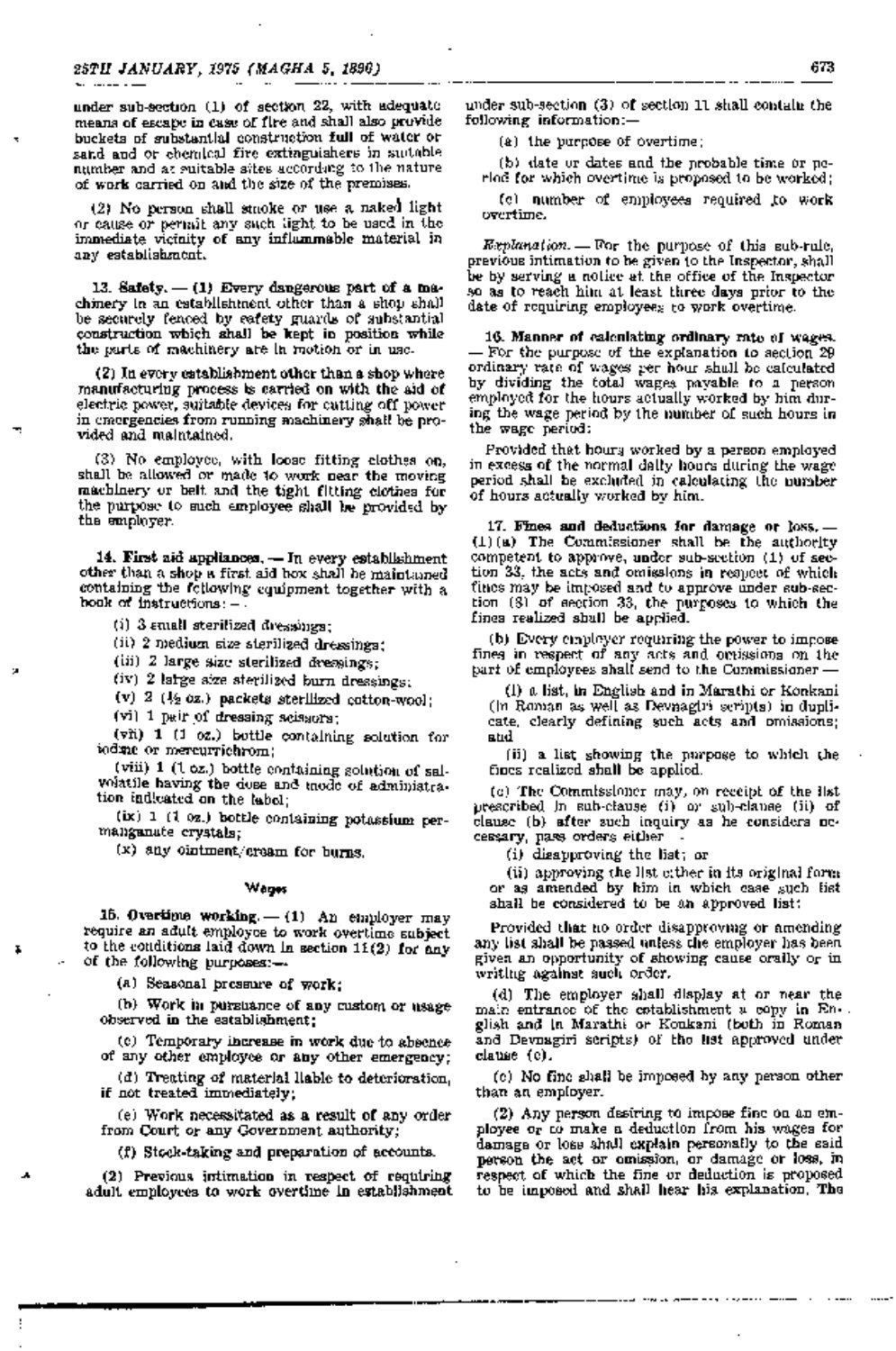charge in respect of which it is proposed to impose the fine or deduction and explanation of the person concerned shall be reduced to writing, the signature of such person being obtained to the latter:

Provided that the whole proceedings may be reduced in writing if the employer or the employee s,o, desires..

 $(3)$  The employer of any establishment in respeet of which he has obtained approval under sub--section  $(1)$  of section 33 to a list of acts and omissions in respect of which fines may be imposed, shall maintain a register of fines in form  $\mathbb{N}$ .

(b) At the beginning of the register of fines, the approved purpose or purposes. on which the fines are to be expended shall be entered and serially numbered.

(c) When any disbursements are made from the fines realized a deduct entry of the amount so expended shall be made in the register of fines. The vouchers or receipts in respect of the amounts so expended shall be serially numbered and kept separately, the serial number of each voucher or receipt and the amount to which it relates being noted in the remarks column of the register. If more than one purpose has been approved, the entry of the disbursements shall also indicate the purpose for which it is made.

(4) In every establishment in which deductions for damage or loss are made, the employer shall maintain the register required by sub-section (2) of section 35 in form X.

(5) Where no deduction or fine has been imposed during any wage period, a 'nil' entry shall be made across the body of the register at the end of the wage period indicating also in precise terms the wage period to which the 'nil' relates, 'in the respective registers maintained in forms IX and X.

18. Deductions for breach of contract.  $-$  (1) No deduction fOr breach of contract shall be made from the wages· of an employee who is under the age of eighteen years.

(2) No deduction for breach of contract shall be made from the wages of any employee unless-

(a) there is provision in writing, forming part of the terms of the contract of employment, requiring the employee to give notice of the termination of such employment and the period of notice does not exceed either:

(i) fifteen days or the wage-period, whichever is less;

(ii) the period of notice which the employer is required to give of the termination of that employment;

(b) this rule has been displayed in English and in Marathi Or Konkani (in Roman and Devnagiri seripts) at or near the main entrance of the estabJilshment and has! been so displayed for not less than one month before the commencement of the absence in respect of which the deduction is made; and

(c) a notice has been displayed at or near the main entrance of the establishment giving the names of the persons from whose wages the deduction is proposed to be made, the number of day's

wages to be deducted and the conditions, if any, on which the deduction will be remitted;

Provided that where the deduction is proposed to be made from aU the employees in any departments or sections of the establishments it shall be sufficient in lieu of giving the names of the persons in such departments or sections, to specify the departments or sections affected.

(3) No deduction for breach of contract shall exceed the wages of the person employed, for the period by which the notice of termination of service given falls short of the period of such notice required by the contract of employment.

(4) If any conditions have been specified in the notice displayed under clause (c) of sub-rule (2), no deduction for breach of oontract shall be made from the wages of any.person who has complied with. those conditions. .

19. Advances. - Advances under clause (b) of section 37 shall be subject to the following conditions, namely-

(1) An advance of wages not already earned shall not, without the previous permission of the Inspector having jurisdiction, exceed an amount equivalent to the wages earned by the employees during the preceding two ealendar months, or if he has not been employed for that period, twice the wages he is likely to earn during the subsequent calendar month;

(2) Any advance may be recovered in instal~ ments by deductions from wages, spread over, not more than twelve months;

(3) No instalment by which an advance is repaid shall exceed one~third, or- where the wages for any wage period are not more than twenty rupees, one-fourth of the wages for any wage-period in respect of which the deduction is made;

(4) The amounts of all advances and all payments of such advances, shall be entered in a register of advances in form XI.

20. Conditions for deductions. $-$  (1) The total amount of deductions which may be made under sub-section (2) of section 32 of the Act and the above rules in any wage period from the wages of an employee shall not exceed -

(1) in cases where such deductions wholly or partly made for payments to Co~operative Societies under clause q) of sub-section (2), seventy five percent of such wages, and (ii) in any other case, fifty percent of such wages:

Provided that where the total deductions authorised under sub-section (2) exceed seventy five percent or as the case may be, fifty percent of the wages, the same may be recovered in such manner as may be approved by 'the Commissioner.

(2) No deductions shall be made from the wages of an employee even the written authorisation of the employee under clause (k) of sub-section  $(2)$  of section 32 of the Act except for purposes approved in this behalf by the Commissioner.

(3) Nothing contained in this rule shall be con& trued as precluding the employer from recovering from the wages of the employee ariy amount payable by such person under any law for the time being in force.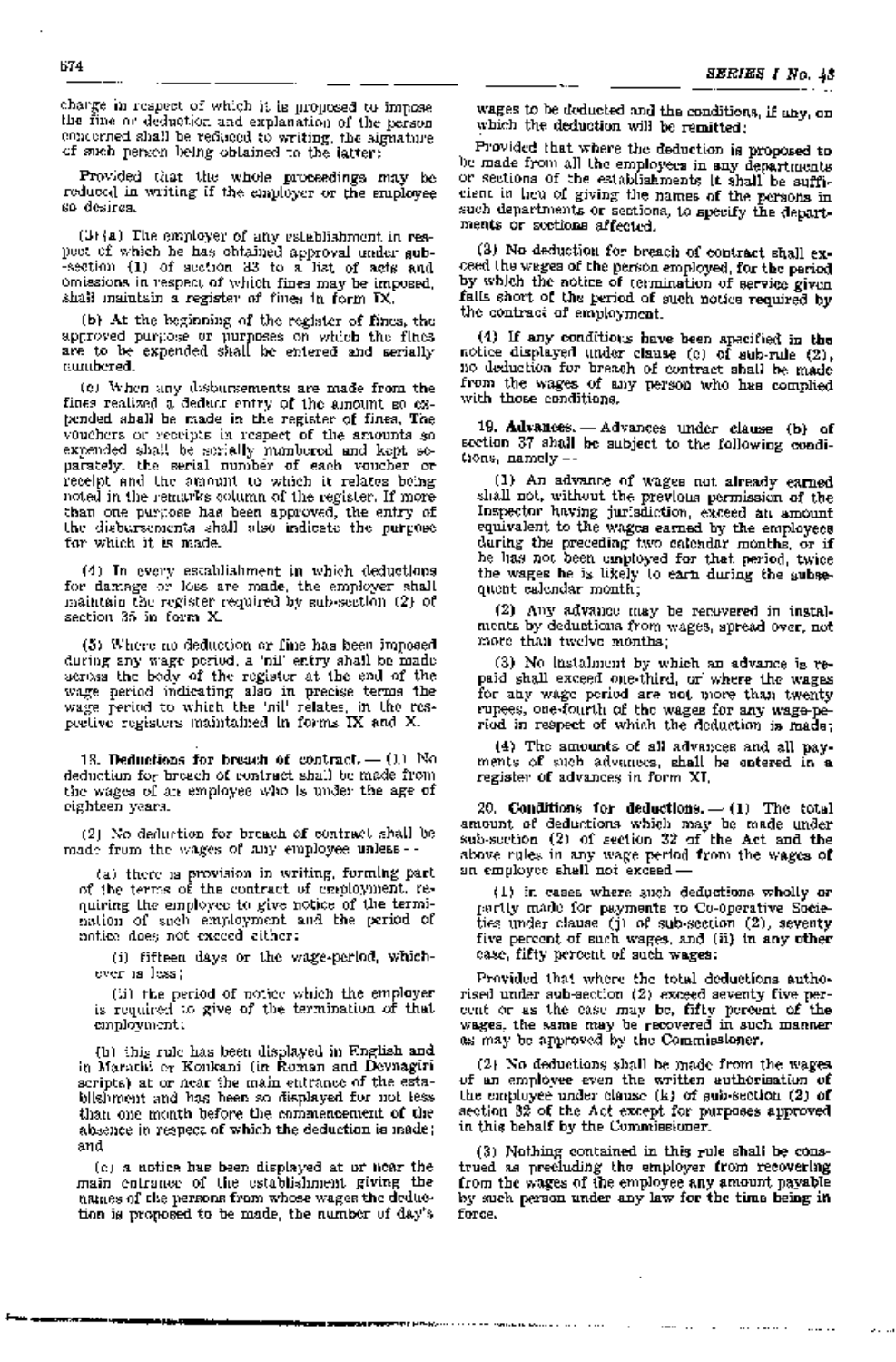#### Leave

•

21. Leave.  $-$  (1) Earned leave may not be refused ordinarily by the employer except for valid reasons:

Provided further no such refusal will deprive the employee the right to carry over the accumulated earned leave.

(2) Cosual and sick leave.  $-$  (a) (i) Ordinarily, the previous permission of the employer for casual leave shall be obtained by the employee, but when this is not possible, the employer shall be informed in writing as SQon as practicable for the grant of such leave. The employer shall record his orders on all such applications: and shall retain them till the 31st March of the following year.

(ii) Ordinarily an employer, at his discretion, may not grant casual leave for moce than 4 days at a stretch to an employee.

(iii) An employer however, may refuse an application for casual leave from an employee on grounds of exceptional pressure of work requiring his attendance on the day or days in respect of which casual leave has been asked for:

Provided that leave shall not be refused where it has been asked for on account of an accident, causing physical injury to the employee or death in the family or sickness of the employee, his wife or child.

(iv) Where an application for casual leave is refused by the employer under clause (ii) above, the  $\overline{a}$ ,employer shall record his reasons for refusal on the .application, and shall grant equivalent leave on demand by the employee in the same calendar year.

(b) (i) No· application from an employee' for leave of grounds of sickness of himself his wife or child shall be  $refused$  but if in any case the employer is not satisfied about the correctness of the assertion set out therein, the employer may either (i) require the employee to submit a medical certificate in respect thereof from a registered medical practitioner or (ii) get the employee or the wife or the child, as the case may be, examined at his (employer's) own expense by a registered medical practitioner (lady doctor in case of females) for the purpose of verifying the facts mentioned in the leave application and may grant or reject the application on the basis of the certificate of such medical practitioner;

(ii) Every such medical certificate shall be retained by the employer'till 31st March of the following year.

(3) Register of leave. - Every employer shall maintain a register in form XII for the leave granted under section 23 to persons employed in his establishment.

(4) Leave book.- The employer or manager shall provide each employee with a book called "Leave Book" in form  $XIII$ . The book shall be the property of the employee and the employer or his manager shall not demand it except to make entries therein and shall not keep it for more than a week at a time.

 $(5)$  Maternity leave. - The record of maternity leave granted shall be shown in leave register in form  $X\Pi$  and leave book in form  $X\Pi\Pi$ .

#### Termination of Employment

 $22.$  Acts and omissions constituting misconduct.-(1) For the purposes of sub-section  $(4)$  of section

39, the following acts and omissions shall be treated as misconduct on the part of the employees:  $-$ 

\_\_\_\_\_\_\_\_\_

--- ---

'(a)' Wilful insubordination or disobedience, whether alone or in combination with other, of any lawful and. reasonable order of a superior;

(b) resorting to or inciting, abetting or instigating a strike which is illegal according to provisions of the Industrial Disputes Act, 1947 (Central Act 14 of 1947) or any other law in force;

(c) wilful slowing down in performance of work, or abetment, or instigation thereof;

(d) theft, fraud, misappropriation or dishonesty in connection with the employers' business or property;

(e), habitual absence without leave, or lmau~ thorised absence without leave for more than fifteen consecutive days or overstaying the sanctioned leave without sufficient grounds or proper or satisfactory explanation or habitual late attendance;

 $(f)$  habitual breach of any law applicable to the establishment or any rules made thereunder;

(g), engaging in trade unauthorised by employer/manager within the premises of the establ1shment;

(h) commission of any act subversive of discipline or good behaviour on the premises of the establishment such as drunkenness, riotours, disorderly or indecent behaviour or taking or giving-' bribes or any illegal gratification, other than tipsvoluntarily given by customers;

(1) habitual neglect of work or gross or habitual negligence of duties;

(j) habitual breach of any rules or instructions. for the maintenance and runnmg of any department, or the maintenance of the cleanliness of any portion of the establishment;

(k) frequent repetition of any act or omission for which a fine may be imposed under the Act;

(1) canvassing fOr union meimbership or the collection of union dues within the premises of the  $\overline{\phantom{a}}$ establishment, without permission of manager or employer, except in accordance with any law. agreement, gettlement or award;

(m) wilful damage to work in process or wilful negligence or action causivg financial loss or damage to employer's property;

(a) holding meeting within the premises of the establishment without the consent or permission of the employer or manager;

(c) disclosing to any uanuthorised person any information in regard to the manufacturing process of the establishment or trade secrets which may come into the possession of the employee in the course of his employment and which may be prejudicial to the interest of the establishment;

(p) gambling within the premises of the esta~ blishment.

(2) Every employer shall display or cause to he displayed at or near the main entrance of the establishment, a copy of the list of acts and omissions specified under sub-rule (1) in English and in Ma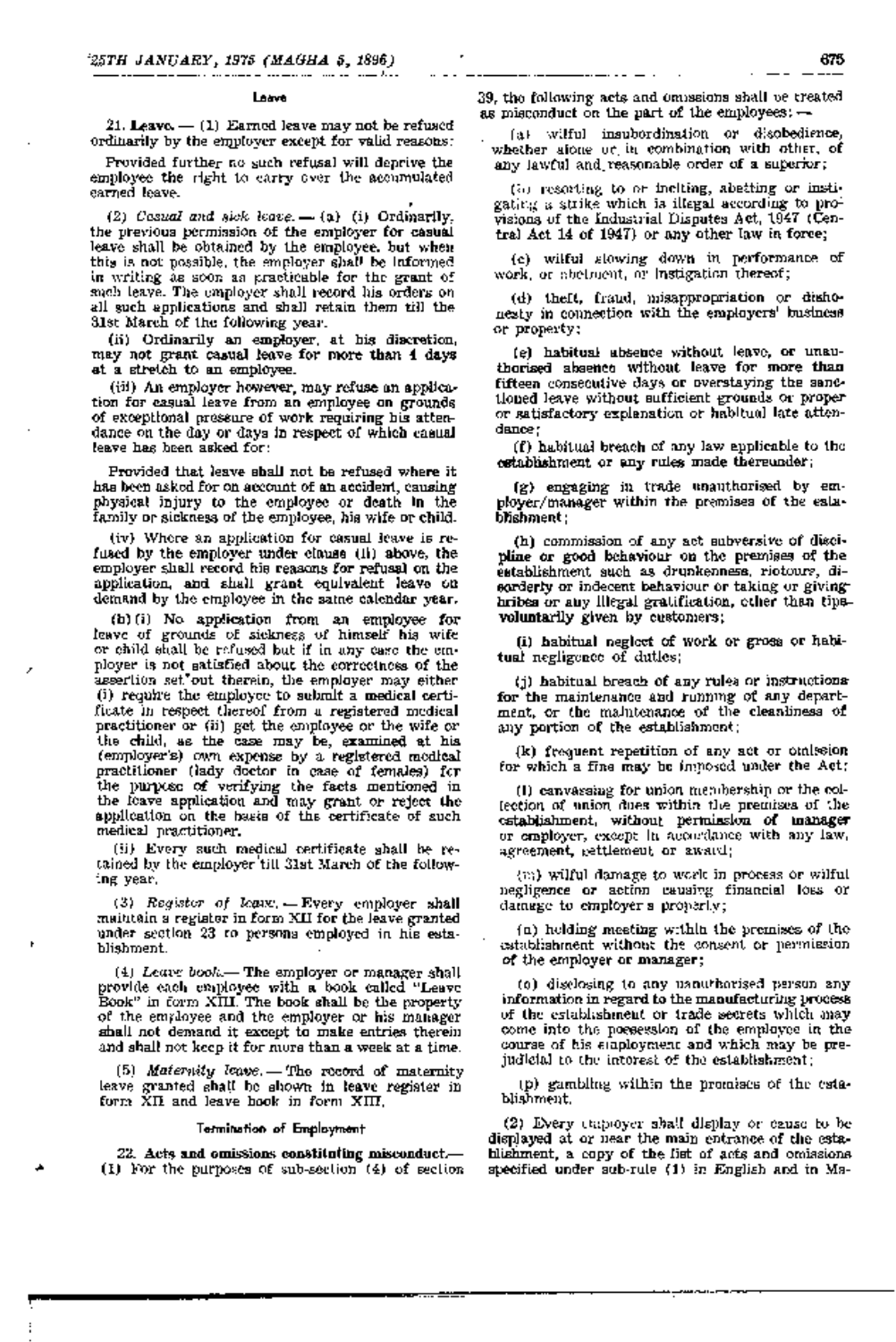rathi or Konkani (in both Roman and Devnagiri  $s$ cripts). If the establishment consists of several departments, such lists shall be displayed in each department.

23. Procedure for terminating the services of an employee.  $-$  (1) No employer shall terminate the services of an employee under section 39 unless an enquiry is held against the employee concerned in respect of any alleged misconduct in the manner set forth in  $\text{sub-rule}$   $(2)$ .

(2) An employee against whom an enquiry has to be held shall be given a charge-sheet clearly setting forth the nature and details of misconduct alleged against him and requiring explanation. He shall be given an opportunity to answer the charge and permitted to be defended by another workmen of the establishment. He shall also be permitted to produce witnesses in his defence and cross-examine any witness on whose evidence the charge rests. A concise summary of the evidence led on either side and the employee's plea shall be recorded in a register to be maintained for this purpose.

(3) In awarding punishment under this rule, the employer shall take into account the gravity of the misconduct, the previous record, if any, of the employee and any other extenuating or aggravating circumstances that may exist. A copy of the order passed by the employer. shall be supplied to the workman concerned.

24. Appeals under the section 40. -- (1) The Commissioner shall be the appellate authority· for the purpose of hearing appeals' under sub-section (1) of section 40, and any such appeal shall be preferred by the employee in form XIV within sixty days from the date of service of the order terminating his services with the employer, such service to be deemed effective if carried out either presonally or if that be not practicable by prepaid registered post to his last known address when 'the date of such service shall be deemed to be the date when the letter would arrive in ordinary course of post.

Provided the period of 60 days specified above is not a bar if the appeal is preferred with sufficient. reasons to the entire satisfaction of the appellate authority.

(2) The Commissioner' shall record briefly the evidence adduced before him and then pags orders giving his reasons therefoc. The result of the appeal shall be communicated to the parties as soon as' possible. Copies of the orders shall also be furnished to the parties if required by them. The copies shall be on stamped papers to be furnished by the parties. For the purposes of this rule, the fee to be levied shall be as specified in schedule C.

(3) Powers of authority appointed under sec $tion$   $4\theta$ .  $-$  The Commissioner while hearing appeals under this rule shall have all the powers of a ClVII Court under the Code of Civil Procedure, 1908 (Central Act 5 of 1908) for the purpose of taking evidence and of enforcing the attendance of witnesses and compelling the production of documents, and he -shall be deemed to be a Civil Court for the purposes -of section 195 and of Chapter XXXV of the Code of\_Criminal Procedure, 1898 (Central Act 5 of 1898). .

# Recovery of Claims

25. Application for payment of· wages or gratuity etc. - An application under section 43 or sub-section (2) of section 44 by or on behalf of an employee or dependant in case of deceased employee or group, of employees, shall be made in duplicate in form  $X\bar{V}$ or form XVI as the case may be, one copy of which shall be affixed with a court fee stamp of the denomination specified in schedule C.

26. Authorisation. -- The authorisation to act on behalf of an employee or employees under section 43 or sub-section  $(2)$  or section 44, shall be given in form XVII by an instrument which shall be presented to the authority hearing the application and shall form part of the record.

27. Procedure for dealing with application for recovery of wages or gratuity etc.  $=$  (1) Any person desiring to act on behalf of any employee shall present to the authority appointed under section 42 of the Act a brief written statement explaining his interest in the matter and praying for permission so to act, and the authority shall record thereon an order specifying, in the case of a refusal to grant the permission prayed for, the reasons for the refusal.

(2) Applications under rule 25 or other documents relevant to such applications shall be presented in person to the authority appointed under section 42 of the Act at any time during hours to be fixed by the authority or shall be sent to the authority by registered post, and the authority shall at once endorse or 'cause to be endorsed on each such application or other document the date of presentation or receipt thereof, as the case may (2) Applications under rule 25 or other denote rolevant to such applications shall be sented in person to the authority appointed used ion 42 of the Act at any time during hour be fixed by the authority or shall be sent t

 $(3)$  On receipt of an application the authority shall by issuing a notice in form XVIII call upon the applicant as well as the employer, as the case may be, to appear before him on a specified date together with all relevant documents and witnesses, if any.

(4) If the employer fails to appear on the specified date, the authority may proceed to hear and determine the application ex-parte.

(5) If the applicant falls to appear on the specified date, the authority may dismiss the application:

Provided that an order passed under sub-rule (4) or sub-rule (5) may be set aside on sufficient cause being shown by the defaulting party within 30 days of the date of the said order and the application shall then be reheard after service of notice on the opposite party of the date fixed for rehearing in the manner specified in sub-rule (3).

 $28.$  Costs.  $-$  (1) The authority appointed under sections 40 or 42 of the Act, for reasons to be recorded in writing, may direct that the costs of any proceeding pending before it shall not follow the event.

(2) The cost which may be awarded shall include: -

(i) expenses incurred on account of court. fees;

\_\_\_\_... . . . . .

 $. 1772222$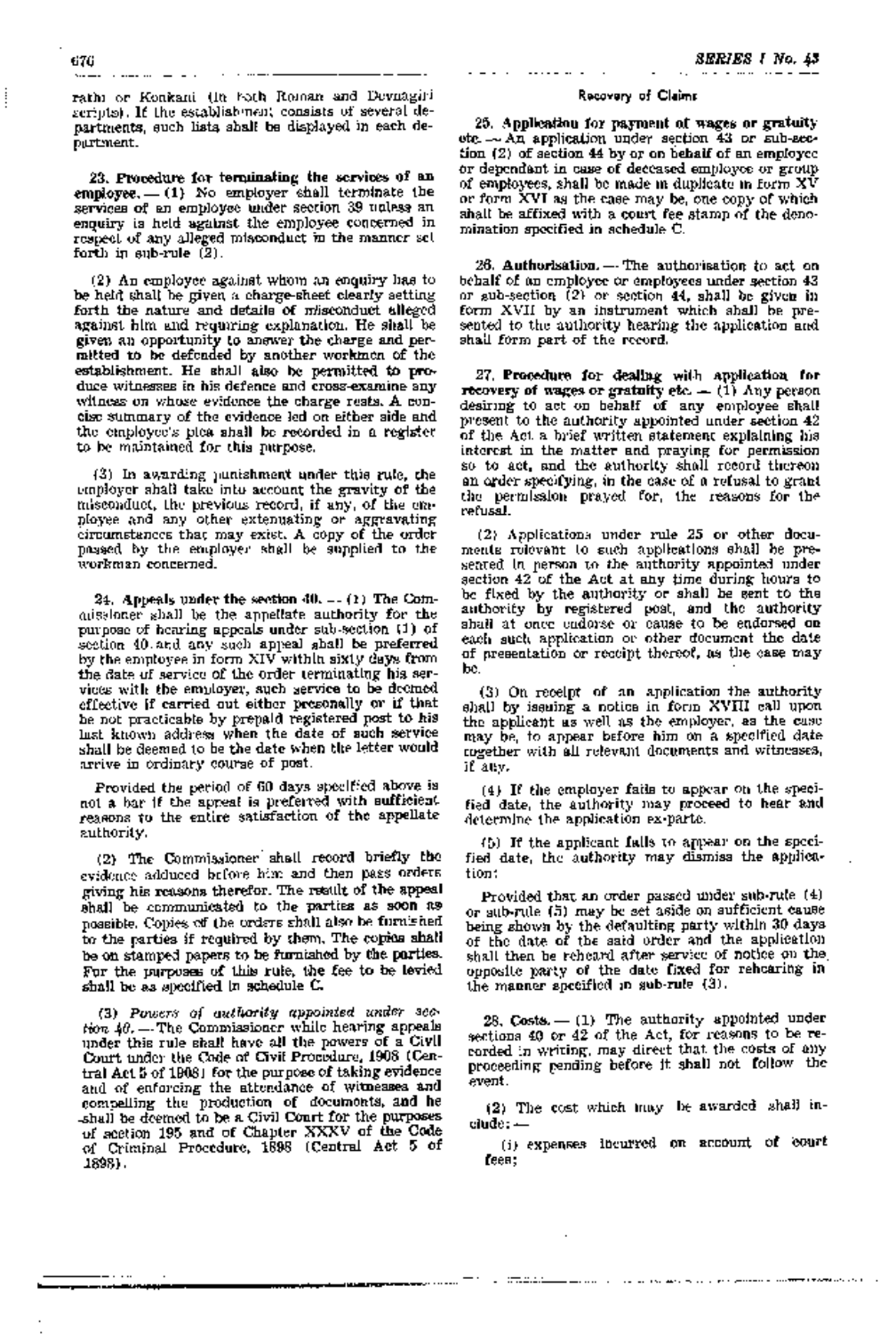(ii) expenses incurred on subsistence money to witnesses;

(iii) pleader's fees to the extent of twenty five rupees provided that the authority, in any proceedings, may reduce the fees to a sum not less than ten rupees or for reasons to be recorded in writing, increase it to a sum not exceeding fifty rupees.

(3) Where there are more than one pleader or more than one applicant or opponents the authority may, subject as aforesaid, award to the successful party or parties such costs as it may deem proper.

(4) The authority may fix the fees on the payment of which any person entitled to do so may obtain copies of any document filed with such authority:

Provided that such authority may in consideration of the poverty of the applicant, grant copies free of cost.

29. Court fees. - The Court fee payable in respect of proceedings shall be as prescribed in schedule C.

#### Inspectors

30. Appointment of Inspectors.  $-$  (1) No person shall be appointed to he an Inspector under the Act, or having been so appointed, shall continue to hold office, if he has: or acquires, directly or indirectly by himself or by any partner, any share or interest in any establishment to which the Act applies in the area for which he is to be or has been appointed:

Provided that nothing in this sub-rule shall  $\text{apply}-\cdot$ 

(i) to any person who has been permitted by the Authority competent to appoint him as Inspector to hold or acquire directly or indirectly by himself or in the name of any member of his family ilving with him or dependent on him, any share Or interest in any registered Co-operative Bank or Co-operative Society or in any public limited company, or

(ii) to any person who acquires by inheritance any share or interest in any firm or business but who is not a working partner therein.

(2) Every Inspector shall by the end of January, each year furnish a declaration regarding his interest directly or indirectly in any establishment to which the Act applies.

 $(3)$  No Inspector shall be posted in any area where any establishment, in which he has any interest, is situated.

(4) The Inspector shall make such inspection under section  $50(b)$  as may appear to him to be under section  $50(b)$  as may appear to him to be necessary for the purpose of satisfying himself that the provisions of the Act and the- rules, and any orders issued by the Government under the Act are . duly observed. In particular, he shall satisfy himself-

(i) that the establishments are duly registered under the Act;

 $(i)$  that the registers, records and notices requited to be maintained Or displayed under the

Act or these rules are properly maintained or displayed ;

 $\cdots$   $\cdots$   $\cdots$ 

(iii) that the intervals of rest and holidays required to be granted or observed under the Act are granted and observed and that the limit of hours of work and spread-over laid down under the Act are not exceeded; .

(iv) that the provisions of the Act and any orders issued by the Government regarding the opening and closing hours are duly observed;

 $(v)$  every employee in an establishment is furnished With a letter of appointment as required under sub-section  $(5)$  of section  $57$ ;

(Vi) that the proyisions of the Act and rules regarding leave, holidays with wages and mater- nity benefits are properly observed;

(vii) that the provisions of the Act and the rules relating to cleanliness, ventilation, precautions against fire and safety of employees are properly observed;

(viii) that the provisions of the Act and rules relating to the payment for overtime work are duly observed; and

(ix) that no child is allowed to work in any establishment.

(5) For carrying out such inspection, the Inspector may interrogate such persons in the premises, as he may deem necessary: .

Provided that no such person shall be required under this rule, to answer any question the answer to which might tend to Incriminate him.

 $(6)$  Diary. - The Inspector shall keep a file of the records of his inspections arranged suitably and shall submit to the Commissioner a diary in form XIX showing work done under the Act and these rules in the preceding month, retaining a copy of the same with him.

#### Registers and Records <sup>~</sup>\_. .

31. Maintenance of registers and records and display of notices. - Every employer shall maintain the following registers and records and display notices under section 57 in the following manner in addition to those prescribed elsewhere under these  $_{\rm rules}$  ...

(1) Every employer shall maintain a register of employment in form XX or in form XXI where opening and closing hours are uniform and display notice of hours of work of employees in form XXII.

(2) A register of wages shall be maintained in every establishment and shall be kept in form XXIII which shaJI include the following particulars: -

(a) Rate of wages payable to an employee;

(b) Overtime wages paid to an employee;

(c) The gross wages earned by each employee for each wage period;

(d) The total of all deductions made from those wages;

(e) The wages actually paid to each employee for each wage period;

<del>..............</del> \*\*: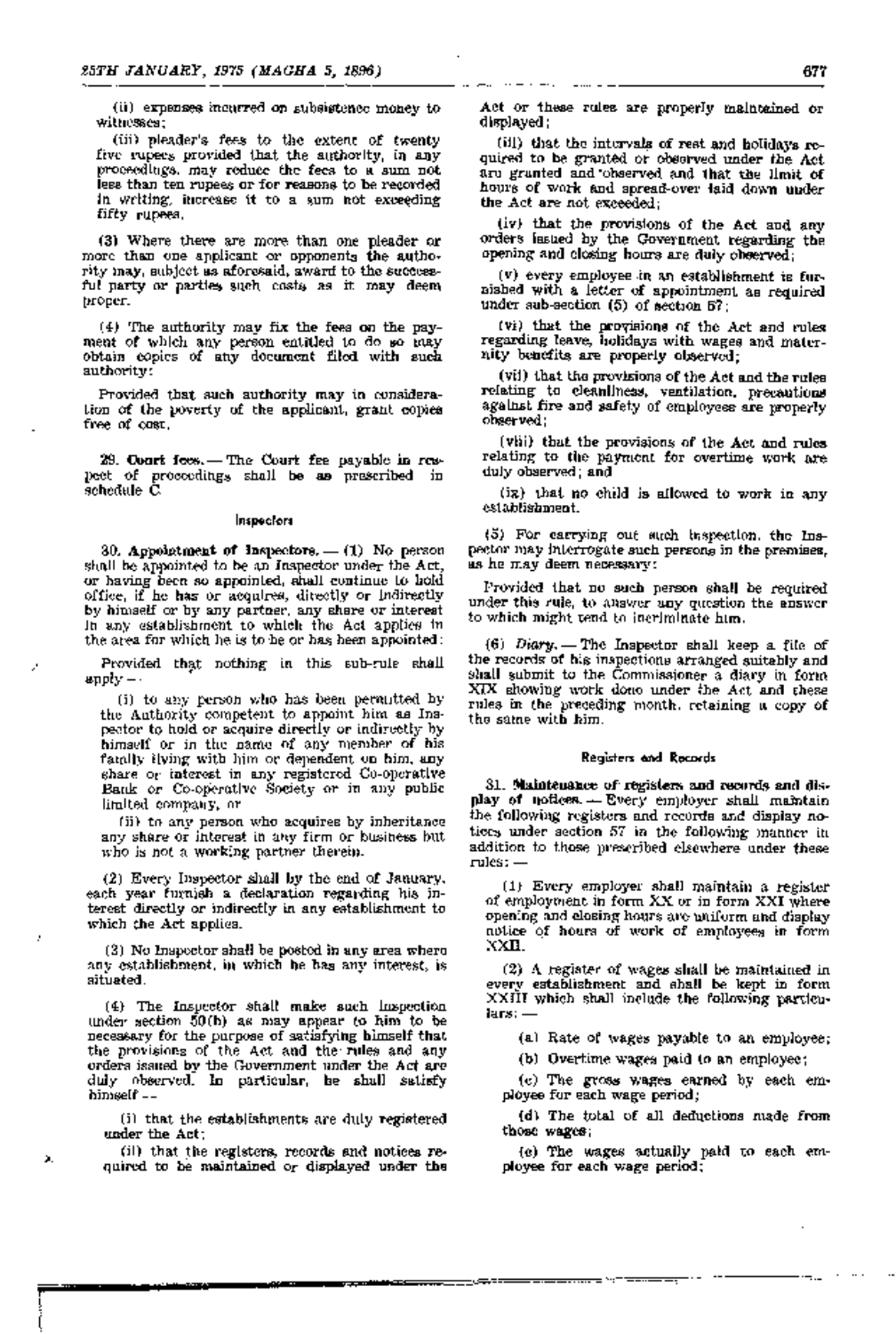(f) Signature or thumb impression of an employee.

(3) (a) Intimation regarding close day.  $-$  Every . employer of a shop (Qr an establishment intending to close/observe weekly holiday) shall notify to the Inspector regarding the choice of close day or change thereof in form XXIV and display the notice in form XXV after obtaining signature of the Inspector. This notice shall be displayed in a prominent place in every premises of the shop/ / establishment.

(b) Every employer of an establishment other than a shop shall exhibit in his establishment a notice in form XXVI specifying the day or days a holiday. The notice shall be exhibited before the persons to whom it relates cease work on the Saturday immediately. preceding the first week during which it is to have effect.

 $(4)$  Every employer shall exhibit in his establishment a notice containing such extracts of the Act and rules in English and in Marathi or Konkani ('in both Roman and Devnagiri scripts). as notified in this behalf by Government in the Gazette.

(5) Any notice required to be exhihited under these rules shall be exhibited in such manner that it can be readily seen and read by any person whom it affects and shall be renewed whenever it becomes defaced or otherwise cease to be clearly legible.

(6) Every employer of a residential hotel or restaurant or eating house or theatre or any place of public amusement or entertainment shall maintain a register in form XXVII showing the compensatory holidays allowed to employees deprived. of notified holidays as per sub-section  $(1)$  of section 24.

(7) Every employer of an establishment allowing more number of holidays than notified by Government under sub-section (1) of section 24, shall send a list of holidays to the Inspector of the area and shaH also display such list in form xxvm.

(8) In any register or record which an employer is required to maintain under these rules, the entries relating to any day, shall be made on the same day and shall be authenticated under the signature of the employer or the manager on the same day. The entries relating to overtime work shall be made before the commencement and immediately after completion of such overtime work.

(9) The registers, records and notices relating to any calendar' year shall be preserved for a period of three years after the last entry is made therein.

 $(10)$  Save as otherwise provided in sub-rule  $(4)$ , all registers, records and notices required to be maintained, exhibited, shall be either in English or in Marathi or Konkani (in both Roman and Devnagiri scripts).

(11) Every register required to be 'maintained under these rules shall be duly bound and its pages duly numbered.

(12) (a) Every employer shall maintain a visit book in which an Inspector visiting the establishment may record his remarks regarding any defects that may come to light at the time of his visit or give directions regarding production of any documents required to he maintained or produced under the provisions of the Act and the rules.

(b) The vielt book shall be a bound book more or less of size  $21 \times 18$  cms. containing at least  $100$ pages.

('c) The covering page of the visit book shall containin the following particulars: -

(1) Name of the employer.

(ii) Name of the shop or establishment.

(iii) Address.

(iv) Registration number.

(v) Residential addresses of the employer(s) and manager(s). .

(d) In case the visit book containing remarks passed by the Inspector is lost, destroyed or dedaced the employer of the establishment shall report the fact forthwith in writing to the Inspector of the area and immediately arrange to maintain a new visit book.

(e) The visit book shall be in the custody of the employer or any person duly authorised by him and shall be kept always in the business premises of the establishment and shall be produced on demand by the Inspector. For the purpose of this sub-rule, employer of any establishment includes an owner of an establishment without employees.

 $(13)$  Where an office, store-room, godown, warehouse or work-place used in connection with the trade and business of a shop is situated at premises other than the premises of the shop, all registers, records, visi:t book and notices required to be maintained, exhilbited or given under the Act and the rules shall be separately so maintained, exhibited or given in respect of and at such office, store-room, godown, warehouse or work--place.

(14) No employer with intent to deceive shall make or cause or allow to be made, in any register, record or notice prescribed to be maintained under the prOvisions oif the Act or the rules, an entry which is false in any material particular, or wilfully omits or causes or allows, to be omitted, from any such registers, record or notice, an entry which is required to be made therein, under the provisions of the Act and rules, or shall maintain or cause or allow to be maintained, more than one set of any register, record or notice.

32. Admissibility of forms other than those prescribed in the rules.  $=$  If, on an application made by an employer or manager in writing, the Commissioner is satisfied that any muster roll, register or record maintained by the employer or manager gives in respect of all or any of the employees in his establishments the particulars required to be shown in any register, record or notice prescribed under these rules, the Commissioner may by order in writing direct that such muster roll, register or record shall to the corresponding extent be maintained in place

arittar napa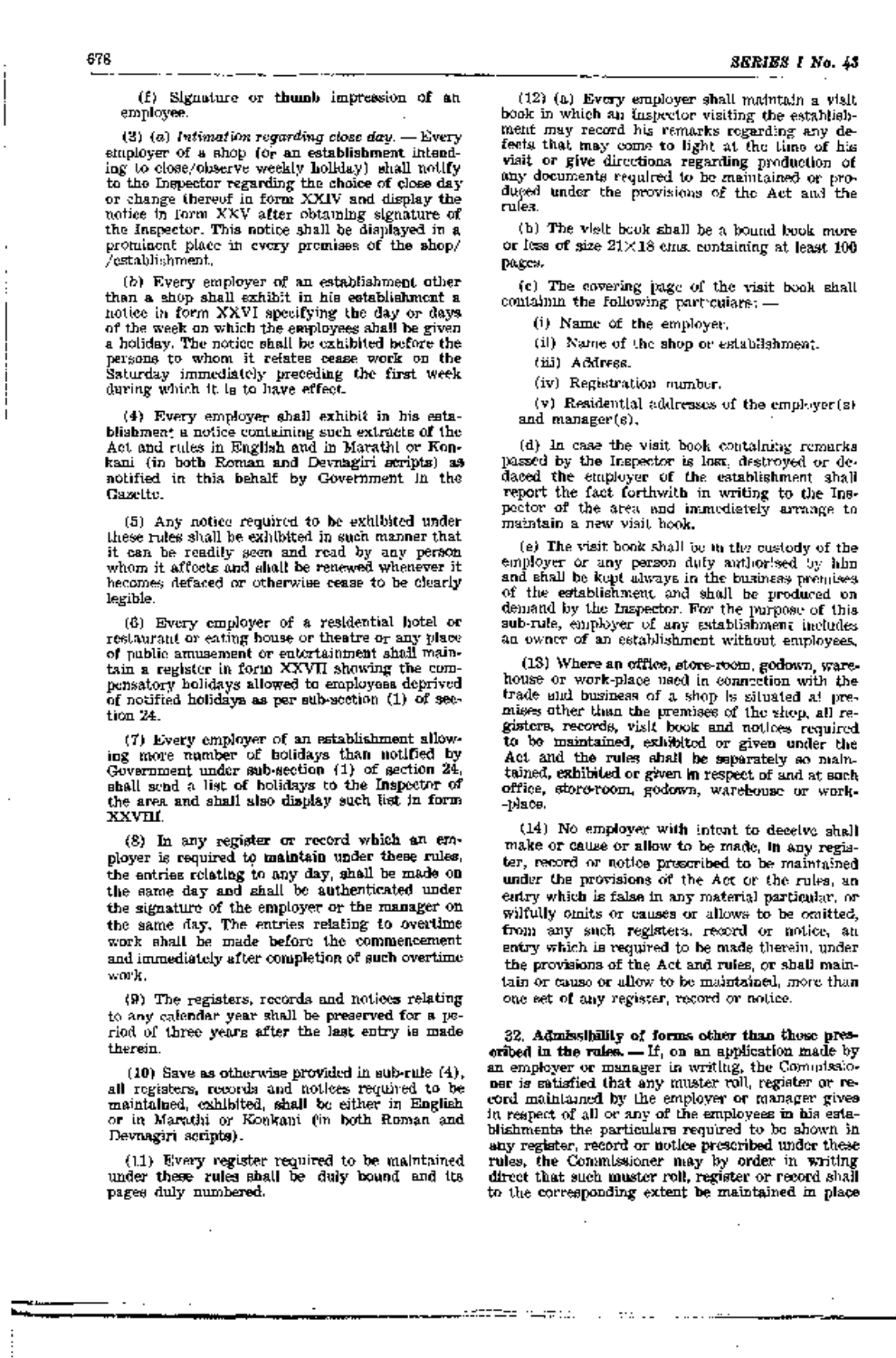of such register, record or notice, prescribed under this rule as the case may be.

33. Period for supplying information required by Inspector. - Any information or document required by the Inspector for carrying out the purposes of the Act and the rules shall be furnished to him by the employer of an establishment within one week from the date of receipt of such requisition by the employer.

 $34.$  Periodical returns. - Every employer having five or more employees shall send a return in form XXIX for month ending 31st March, 30th June, 30th September and 31st December of every year so as to reach the Inspector within whose jurisdiction the establishment is situated not later than 10th of the following month to which the return relates, endorsing a copy thereof to the Commissioner.

35. Letter of appointment.  $-$  Every employer shall furnish to all employees with letters of appointment in form XXX under sub-section (5) of section 57 and obtain acknowledgement in token of having served the said letter.

36. Authority to decide certain questions.  $-$  (1) The Commissioner shall be the authority for purposes of deciding matters specified in sub-section  $(7)$ of section 3 and section 62 of the Act. Before giving any decision, he shall hear the concerned parties or give them an oppmtunilty of being heard.

(2) For the purposes of section  $43(1)$  the prescribed authority shall 'be the Commissioner.

 $37.$  Penalty.  $-$  Any person who contravenes any of the provisions of the rules shall, on conviction, be punishable with fine which may extend to fifty rupees.

By order and in the name of the Administrator 'Of Goa, Daman and Diu.

*P. Noronha,* Under Secretary, Industries and Labour.

Panaji, 24th January, 1975.

### SCHEEDLULE A

 $-$ 

The Statement in Form I shall be sent to the Inspector together with the fees prescribed in this scihedule:

| Sr Ku. | Categories of Establishments.                                                                                                                                           | Reg. foa  |
|--------|-------------------------------------------------------------------------------------------------------------------------------------------------------------------------|-----------|
| ı.     | Shop/Estabhshment employing no persons                                                                                                                                  | Rs. 57.   |
| 2.     | Shop, Estabilzhment employing 5 or less<br>than five paracos                                                                                                            | Rs. 107.  |
| З.     | Shop/Extabilishment capinging more than<br>5 bill less than 10 persons                                                                                                  | F.a. 20/- |
| 4.     | Shop/Establishmani employing 10 and<br>above but less than 20 persons                                                                                                   | P.s. 40/- |
| 5.     | Hotels, Restaurants, Residential Hotels,<br>Thealres or other places of Public almose-<br>mmet er entertalmment av Rhop/Maga-<br>blishment employing 20 or more persons | Rs. 60.4  |

# SCHEDULE B

(See, Rule 8)

The notice of change in Form VI shall be sent to the Inspector together with fees prescribed as below: -

| Se No- | Calegories of eletridistiments.                     | Fee for any<br>dhartge |
|--------|-----------------------------------------------------|------------------------|
| ٠1.    | Shop/Fatablishment employing 20 or more<br>32479309 | Rs. 2/-                |
| 2.     | Other shops/Essablishments                          | Re. 1/-                |

# 'stOHEDUlLE C

The amount of fees for the different types of proceedings shall he as set out below:

| San Nig | Dascrattion of proceedings                                                    | Amount of fees.                                              |
|---------|-------------------------------------------------------------------------------|--------------------------------------------------------------|
| ı. I    | Application for                                                               |                                                              |
|         | (t) preferrang an appeal<br>under section 40 and<br>ru)e 23.                  | $Re$ $1/4$ $($ $Re$ $n$ $n$ $pe$ $e)$                        |
|         | (ii) preferring second sppeal<br>to Lobour Court.                             | $Ra$ , $2/-$ (Two rupces)                                    |
|         | 2. Application for payment of<br>wages, gratulty, etc. under<br>section 48/44 |                                                              |
|         | (1) Individual application                                                    | Re. 1/- (One rupee)                                          |
|         | (1) Group appliention                                                         | Rs. 5/- (Flvc rupecs)                                        |
| з.      | Court fee on Instrument show-<br>ing suphorisation                            | $Re. 1/- (One rule)$                                         |
| 4.      | Fees for copies of documents                                                  | Sante fees na levied<br>by Ciril Courts<br>from time to sime |
| Б.      | Application to aummon wit-<br>nexses —                                        |                                                              |
|         | (1) For the first witness nem-<br>tioned in the application.                  | Re. 0-50 (fzfty-pajse)                                       |
|         | (ii) For every subsequent wit-<br>0886                                        | Re, 0-25 (Twenty five<br>DRESO >                             |
| θ.      | Application for recovery<br>۵Ł<br>anounts due                                 | Re I/ (One rupes)                                            |

## FORM I

(See rule 3)

#### Sta.tement under Section 3(1)

- 1. Name of Shop/Establi'shment, if any:
- 2. Door N'O. and Name of the Streeil: and exact location of the Shop. Establishment and postal Address;
- 3. Exact lomation of office, store-room, g'Odown, warehouse, or w'Ork place, ilf any, attached to shop but situated in premises different from those of shop/ Establishment.
- 4. Full name of the employer, including his father's name.
- 5. Residential address of the employer.
- 6. Full name 'Of Manager, if, any. !inJc1uding his father's name, and his residen $tlz\bar{l}$  address.
- 7. Names of the partners, if any, and their residenti:al addresses (1f a ,partnership concern). '
- 8. Category of establishment, i.e. whether a shop, commercial estublishment, residentital hotel, restaurant, eating house, theatre, cinema or (lither place of public amusement or entertalinmen't eil:e.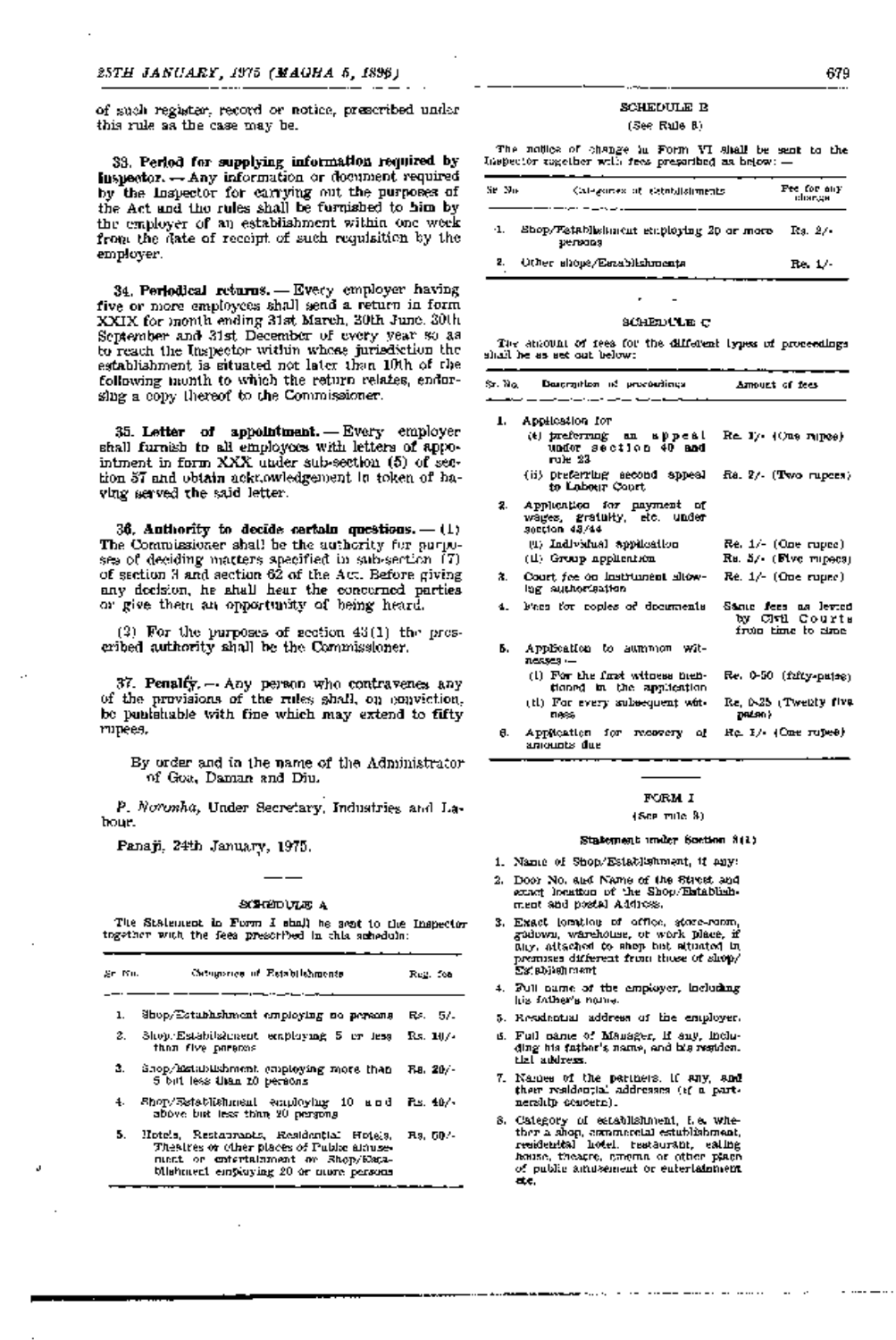#### 680

- 9. Nature of hustness.
- 10. Date of commencement of business.
- 11. Names of members of employer's family engaged in the shop/estabilishment.

|             | Tenlatongghap.<br>٠ | Adulty | Уониу режета |
|-------------|---------------------|--------|--------------|
| Males       | ٠                   |        |              |
| Females     |                     |        |              |
| <b>TWAI</b> | $\sim$              | ٠      |              |

12. Names of other employees:

- (1) In a managerial capacity.
- (ii) as aweeper, carefaker and travelling staff.
- (18) as persons employed for loading and unloading of goods at godown.

13. Total number of employees:

|             | <b>Ailulth</b> | Young persons |
|-------------|----------------|---------------|
| Majes.<br>٠ |                |               |
| Females.    |                |               |
| Tropan      |                |               |

14. Details of remittances: (Enclose chains obtained from Ireasury/State Bank).

| Nine of the Transary |   | ijkateg i<br>. .<br>No. and<br>Inte | Arnount<br>Sier paid<br>i<br>. |
|----------------------|---|-------------------------------------|--------------------------------|
|                      |   |                                     |                                |
|                      |   |                                     |                                |
| ٠                    | ٠ |                                     |                                |
|                      |   |                                     |                                |

I hereby declare that the above information is true to the best of my knowledge and hellef.

Signature of employer. Date:

Note:

- 1. This statement shall be sent to the lospector concerned with such fees as presented in Scitedule A.
- 2. Item 3 should be filled only when the office, store room, rev a second be reduced by registered under the Act. In the anti-<br>neepect of such stress rooms, etc., not separately registered<br>respect of such stress rooms, etc., not separately registered,<br>red, particulate required under
- 3. If any item is not applicable enter «Not Applicable».

FORM D

 $-\sqrt{2}$ 

(Sec. Rule, 5)

#### Register of Establishments

Part J - Shops Part 11 - Comnjerelal Establishments.

FORM III

n andere verden in d

Part III - Residential Holels, Restaurants, cating hours, lodging houses and enfors.

Part IV -- Theatres, Chienas and other places of public votertamments or maintements.

| α<br>73<br>ᆽ<br>۰<br>ы<br>s.<br>≣<br>指<br>Ł<br>٠.<br>ப<br>븕<br>ت<br>$\qquad \qquad$<br>⇁<br>ш. | ∽<br>e<br>E<br>٠<br>▵<br>s<br>정본<br>94<br>럃 | л<br>⋴<br>Gэ<br>MB.<br>ø<br>2e<br>הי<br>٠.<br>ہے ت<br>気気<br>į<br>Ħ | ಀ<br>모<br>탄중<br>┍<br>ಕ<br>≔<br>Ξŏ<br>M.<br>ᆓ<br>∼.<br>医前<br>Ф<br>₩<br>c<br>=<br>↩<br>. .<br>G<br>٠<br>ਵਸਿੰ<br>÷<br>顏<br>Īз<br>z<br>∸ | ∘<br>⋼<br>₿<br>ğ<br>64S<br>Ħ<br>٠ | A<br>8 | ∼<br>۰<br>ō<br>ں<br>÷<br>۰<br>ρ | ы<br>⋚<br>링<br>е<br>┕<br>а<br>=<br>=<br>ц<br>-<br>۰<br>۰,<br>ł<br>-11 | š<br>Ė<br>ğ<br>ö<br>Η,<br>×<br>×<br>g<br>9<br>1활률<br>c<br>7<br>ŠĒ<br>ᄚ | E<br>Ē<br>Ð<br>홿<br>Ē<br>5<br>v<br>۵<br>u<br>-<br>ш<br>Ē<br>Ĩ<br>٥<br>ᡓ<br>۰<br>۰<br>c<br>▫<br>м<br>ø<br>ΑS<br>.F | u<br><br>o<br>Ź,<br>٠<br>រុទ្ធ<br>≛<br>⊷<br>뤓<br>가르<br>o. | ន<br>R<br>Ł<br>œ<br>퍫<br>5<br>Ξ<br>ğ<br>۰<br>≺<br>в | Ĕ<br>į<br>∽ | ÷<br>в<br>5<br>능<br>≖<br>o<br>٠<br><b>Record</b><br>м<br>리.<br>15<br>∼<br>o<br>្មុំ<br>∼ | э<br>τĀ<br>÷.<br>ᄗ<br><b>B-1</b><br>. .<br>Šΰ |   |
|------------------------------------------------------------------------------------------------|---------------------------------------------|--------------------------------------------------------------------|--------------------------------------------------------------------------------------------------------------------------------------|-----------------------------------|--------|---------------------------------|-----------------------------------------------------------------------|------------------------------------------------------------------------|-------------------------------------------------------------------------------------------------------------------|-----------------------------------------------------------|-----------------------------------------------------|-------------|------------------------------------------------------------------------------------------|-----------------------------------------------|---|
|                                                                                                |                                             | 5                                                                  | U                                                                                                                                    | н                                 |        | 10                              | 11                                                                    | 12<br>13                                                               | 14                                                                                                                | 灿                                                         | 16<br>IJ                                            | ſR          | ÷₩,                                                                                      | 29                                            | n |

 $-$ 

# (See Role 3) Signarum of Inspector<br>with seal  $\rightarrow$ Date of<br>renewal 'n. Frita Registration Certificate of Establishment 1. Registertion Number -2. Name of the Establisherset -3 Postal address of Establishment --4. Name of the employer-5. Nature of Business --It is hereby certified that ... has been registered as ... this day ... of  $197...$ Signature of Inspector

Seal

=: -: :-..

# **Renognia**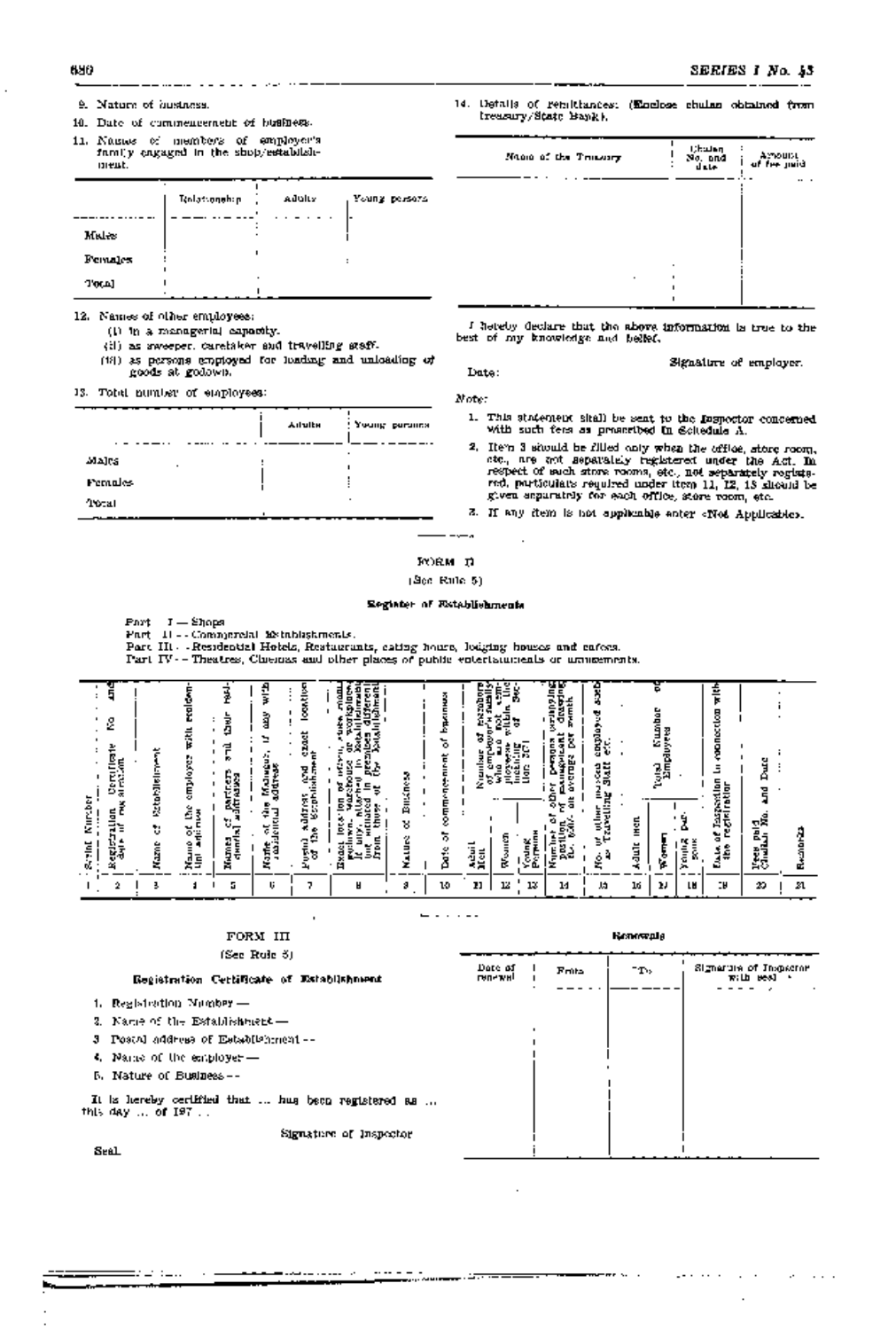#### FOR¥'IV

#### (See Rule 6)

Renewal of Registration Certificate

# category of Establishment ...

Total No. of Employees ...

Name of Establishment and Postal Address ...

# $1.1.1.1$ To

The Inspector,  $\cdots$ 

# Sir,

As the period of Registration Certificate No .... originally granted/subsequently renewed to us is to expire/has already<br>expired on [ ] (We) have to request for its renewat. The I (We) have to request for its renewal. The original certificate is enclosed.

Sginature of Employer

Date: ... Place: ...

FORM V

### (See Rule 7)

Notice of Loss of Registration Certificate and Application for Leme of Duplicate Certificate

Name of the Establehment:  $-$  ...

Address: - ...

Registration No.: --- ...

#### To,

The Inspector,

#### Sir,

This is to inform you that the registration certificate of this establishment has been lost/destroyed/defaced due to ... (here specify 'the reasons/circumstances). Please issue a duplicate certificate.

| Challan No. | Date | For Rs. |  |
|-------------|------|---------|--|
|             |      |         |  |

is enclosed herewith.

Date: ... Note: ... Yours faithfully,

(Signature of Employer) and the contraction of Employer (Registeration Number,

FORM VI

(See Rule 8)

#### Notice of Change

Name of the Establishment already registered: ...

Name of the Employer: ...

Registration Certificate Number: ...

Address: ...

Dated the  $\dots$  day of  $\dots$  107  $\dots$ 

To,

. . . . . .

The Inspector ...

(Under Goa; Daman and Diu Shops and Establishments Act, 1973)

Sir,

Notice is hereby given that the following change has taken place in respect of information forwarded to you in Form I which please note. The registration certificate and chalan No. ... dated ... for Rs. .. is enclosed.

#### Signature of the Employer.

Note: $-$  The Notice of change in this form shall be sent together with such fees as are prescribed in Schedule B.

#### FORM VII.

#### (See Rule 10)

#### Certificate of Age

I hereby certify that I have personally examined (name) ... son/daughter of ... residing at ... and that he has completed his/her tweIfth/eighteenth year of age.

Identification/Description marks are: -

جماليت المحرج

(1)

(2)

Signature or thumb impression of employee.

Medical Practitioner.

teratoria al

FORM VIII

 $[$ See Rule  $11(1)(c)$ ]

#### Record of IAmewasbing etc.

| Faris line/colour<br>washad, jiminiyd cr<br>Part of Entablishment)<br>remished e.g. wells.<br>wood work, eclings, am.<br>s. g. name of room. | Trastment (whether<br>Hare/colour washed.<br>themsioner to batalog | Date on which lime/colour<br>washing, painting or mr-<br>alshing was carried out<br>(according to English<br>Day.<br>Month<br><b>Taxt</b> | Signature of Employer <sup>1</sup> | Ramarks |
|----------------------------------------------------------------------------------------------------------------------------------------------|--------------------------------------------------------------------|-------------------------------------------------------------------------------------------------------------------------------------------|------------------------------------|---------|
|                                                                                                                                              | э                                                                  |                                                                                                                                           | к.                                 | Б       |
|                                                                                                                                              |                                                                    |                                                                                                                                           |                                    |         |
|                                                                                                                                              |                                                                    |                                                                                                                                           |                                    |         |
|                                                                                                                                              |                                                                    |                                                                                                                                           |                                    |         |
|                                                                                                                                              |                                                                    |                                                                                                                                           |                                    |         |
|                                                                                                                                              |                                                                    |                                                                                                                                           |                                    |         |
|                                                                                                                                              |                                                                    |                                                                                                                                           |                                    |         |

**はかない いっしょ するように オオーバ**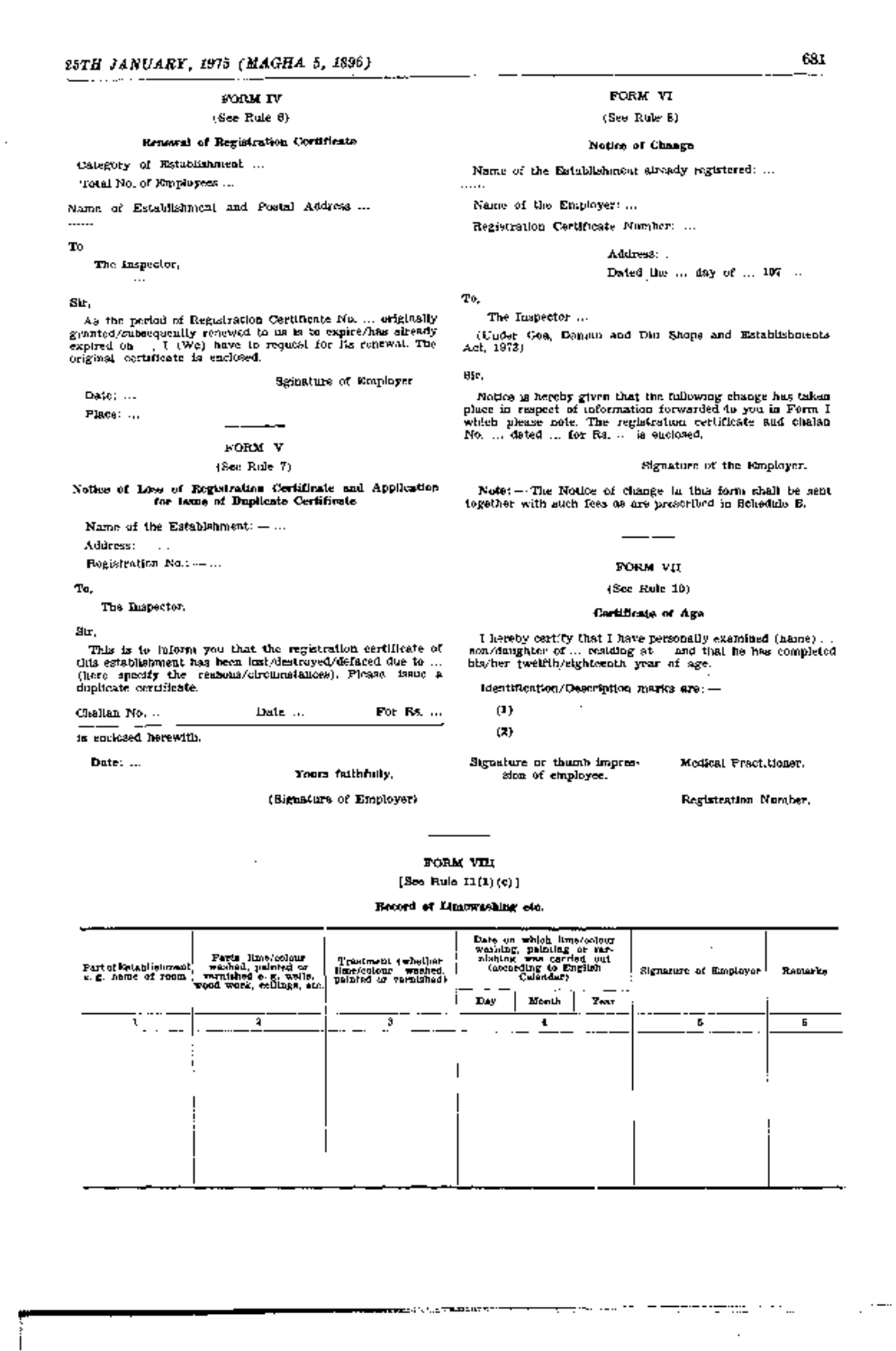# FORM IX

#### [See Rule 17(3)(a)]

### Register of Fines

|                 |                           | Name of the establishment and address: |                                                             | Registration number:                                                                                                                  |                                                                  |                   |                                  |                                     |             |
|-----------------|---------------------------|----------------------------------------|-------------------------------------------------------------|---------------------------------------------------------------------------------------------------------------------------------------|------------------------------------------------------------------|-------------------|----------------------------------|-------------------------------------|-------------|
| <b>Ar. No.,</b> | Name of the<br>Entyloyees | Fotber's Name<br>UT IEURUHAd'H<br>Name | Act or<br>amisalon<br>Mr which<br>fize impo <del>ne</del> d | <b>Whether</b><br>work under<br>showed cause<br><b>Agriculture</b> Filter<br>at not and<br>it so, date<br>en which<br>低出台 英語<br>abown | Total Waxer<br>Joa Lim Wego<br>period in<br>videl des<br>ampowed | Amnant<br>or fina | Data so<br>which fine<br>imposed | Dale on<br>which that<br>TEA [ISBN] | It unarity. |
|                 | 2                         | я                                      |                                                             | ь.                                                                                                                                    | в                                                                | 2.                | 8.                               |                                     | 10          |
|                 |                           |                                        |                                                             |                                                                                                                                       |                                                                  |                   |                                  |                                     |             |
|                 |                           |                                        |                                                             |                                                                                                                                       |                                                                  |                   |                                  |                                     |             |
|                 |                           |                                        |                                                             |                                                                                                                                       |                                                                  |                   |                                  |                                     |             |
|                 |                           |                                        |                                                             |                                                                                                                                       |                                                                  |                   |                                  |                                     |             |
|                 |                           |                                        |                                                             |                                                                                                                                       |                                                                  |                   |                                  |                                     |             |
|                 |                           |                                        |                                                             |                                                                                                                                       |                                                                  |                   |                                  |                                     |             |

# FORM X

# [See RuIe 17(4)]

# Register of deductions for damage or loss caused to the employer by the neglect or default of employees

Name of the establishment and address:

| Sr No.) | Nazie of<br>Employee | Faller's or<br>huikand's name | Глузинде<br>ar Jose<br>verska | Whether<br>wrysker i<br>abowed cames<br>agamat de-<br>duction<br>er act and<br>If an, date<br>an which<br>came was<br>shown. | abourt of<br>deducijon<br>im posad | Dato an<br>which.<br>deduction<br>empoged | Number of<br>instainsents.<br>if sory | Մ⊥թէն ∪ղ<br>which<br>Furat<br><b>MODY, 105</b><br><b>badfair</b> | Rumneks |
|---------|----------------------|-------------------------------|-------------------------------|------------------------------------------------------------------------------------------------------------------------------|------------------------------------|-------------------------------------------|---------------------------------------|------------------------------------------------------------------|---------|
|         | 9                    |                               |                               | $\overline{\phantom{0}}$<br><br>ы                                                                                            | 6.                                 | $\cdots$<br>÷.<br>---                     |                                       | D                                                                | ιû      |
|         |                      |                               |                               |                                                                                                                              |                                    |                                           |                                       |                                                                  |         |
|         |                      |                               |                               |                                                                                                                              |                                    |                                           | $\cdot$                               |                                                                  |         |

# FORM XI

[See Rule 19( 4)l

#### Register of advances to the employees

Name of the establishment and address:

# No. of Ins-<br>Father's or Amount of Date on Purpose(s) talments by  $\mathbf{I}$ : Date on Postpone-<br>| which ments total Remarks<br>| singone: stocal ments<br>| recovered | Sr. No. Name of the Husband's advanced to the Husband's advanced to the Husband's advanced to the Middle - which i<br>Sr. No. Name of the Husband's advance which is advanced to the Husband's and Husband's internal of the Midd Employee name and given advance advance<br>Employee name given was given was given has to be<br>Persivened  $\begin{bmatrix} 8 & 1 \\ 1 & 1 \end{bmatrix} = \begin{bmatrix} 9 & 1 \\ 1 & 1 \end{bmatrix} = \begin{bmatrix} 1 \\ 1 \end{bmatrix}$ --- ---.-- <sup>1</sup>2 3 4 5 6 <sup>7</sup> - -, , and the same state  $\mathbf{L}^{\mathbf{L}}$

Registration number:

Registration number: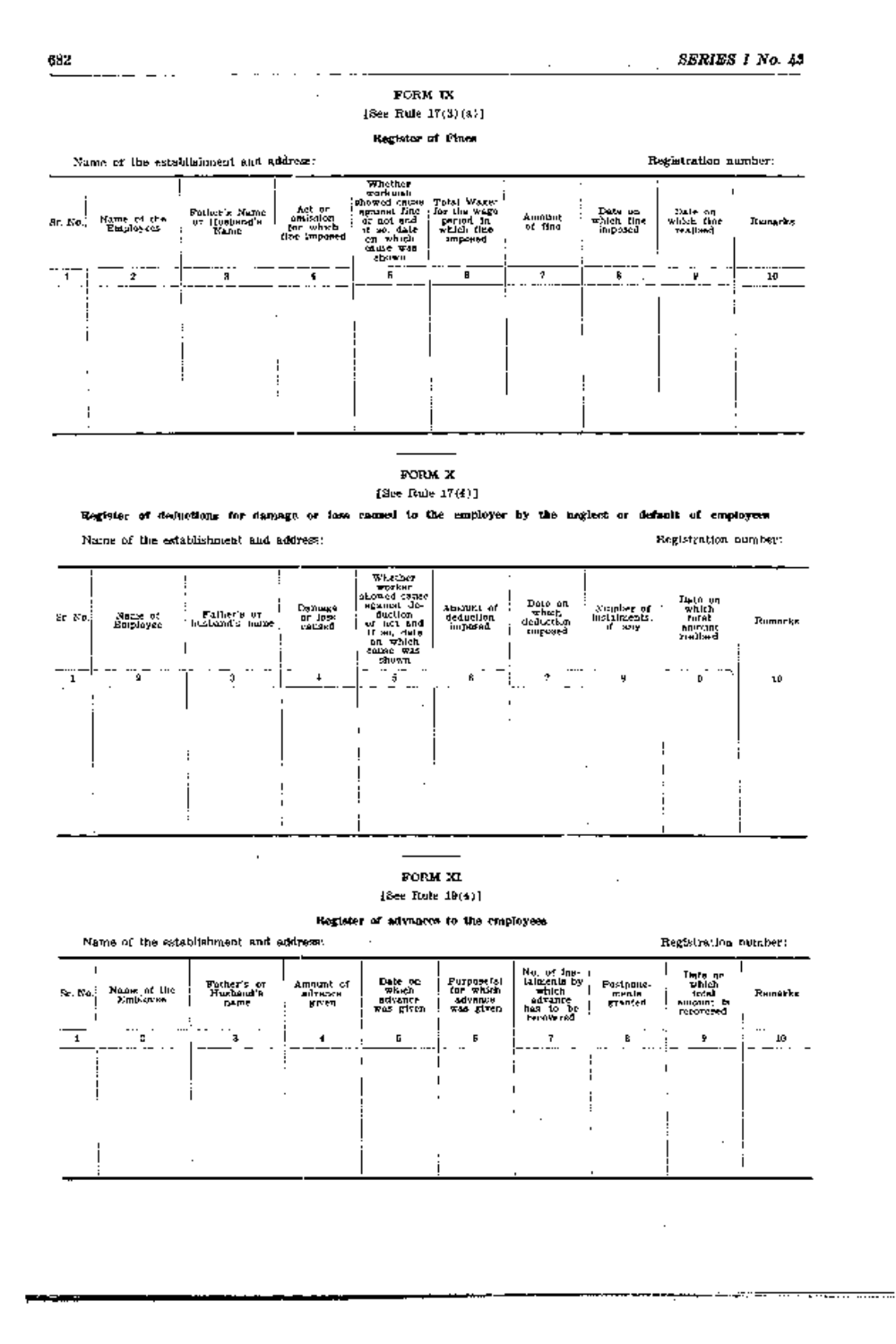# FORM XII [Sec Rule  $21(3)$ ]

# Register of Leave

Name and address of the establishment:

Name of employer:

Registration No.

Name of employee,

Father's name.

Date of appointment.

# Earned Leave with Wages

|                        |                           |             | я                                                      |                                                 |         |                                                                                  |                                       |
|------------------------|---------------------------|-------------|--------------------------------------------------------|-------------------------------------------------|---------|----------------------------------------------------------------------------------|---------------------------------------|
| Date of<br>Application | A pp3tail<br>From<br>Date | To.<br>Date | No. of days.<br>of leave to<br>which be la<br>entitled | Lance granted<br><br>Tо<br>From<br>Put<br>Date. | Льінпсн | af refused in part<br>or full<br>)/rum<br>Date<br>Essentius<br>$\frac{T_0}{T_0}$ | §lgu∎t⊔m<br>Employee<br>Employer<br>. |

# Sich Lettra

|                        | Applied                                  | Leaving graduated           |                  | If refused in part or tull.           | Signatum.                     |
|------------------------|------------------------------------------|-----------------------------|------------------|---------------------------------------|-------------------------------|
| Date of<br>Application | $\mathbf{F}$ rnic<br>тv<br>Data<br>Date: | ъ<br>Frum.<br>Date.<br>Data | Balance due<br>٠ | тo<br>From<br>Dela<br>Reasons<br>Dute | <b>Symptonice</b><br>Employer |
|                        | . .<br>$\cdot$ $\cdot$ $-$               |                             |                  |                                       |                               |
|                        |                                          |                             |                  |                                       |                               |
|                        |                                          | $ -$                        |                  |                                       |                               |

# Cased Leave

|                        |                      | $\cdots$     |                      | $\cdots$       |                          |                          |                             |                |                      |          |
|------------------------|----------------------|--------------|----------------------|----------------|--------------------------|--------------------------|-----------------------------|----------------|----------------------|----------|
|                        |                      | Applied<br>  |                      | Leary grattled |                          | $\overline{\phantom{a}}$ | If refused in Part or full. |                | <b>Algnetura</b><br> |          |
| Lare of<br>Application | From<br><b>Tinge</b> | T'n.<br>Date | Fream<br><b>Univ</b> | Tά<br>liste    | <b>Bullers</b> in<br>Due | Гтош<br>Диță             | $\Gamma_{\rm{min}}$         | <b>Привлек</b> | Eniployme            | Employer |
|                        |                      |              |                      | .              |                          |                          |                             |                |                      |          |
|                        |                      |              |                      |                |                          |                          |                             |                |                      |          |
|                        |                      |              |                      |                |                          |                          |                             |                |                      |          |

# Meternity Leave

|                      |          | $\cdot$ $-$        | .                                     | $\cdots$                 |               |              | ø         | $\cdots$<br>$\cdot$ $\cdot$ |
|----------------------|----------|--------------------|---------------------------------------|--------------------------|---------------|--------------|-----------|-----------------------------|
|                      | $\cdots$ |                    | Applied                               |                          | Leave granted |              | Signature |                             |
| Date of Application. | $\cdot$  | $F$ ruha<br>(date) | ा७<br>(नोत्तरेस)                      | Fron:<br>(date)          |               | To<br>(date) | Employen  | <b>Einplayer</b>            |
|                      |          |                    | $\cdot$ .<br>$\overline{\phantom{a}}$ | $\overline{\phantom{a}}$ |               |              |           | .                           |
|                      |          |                    |                                       |                          |               |              |           |                             |
|                      |          |                    |                                       |                          |               |              |           |                             |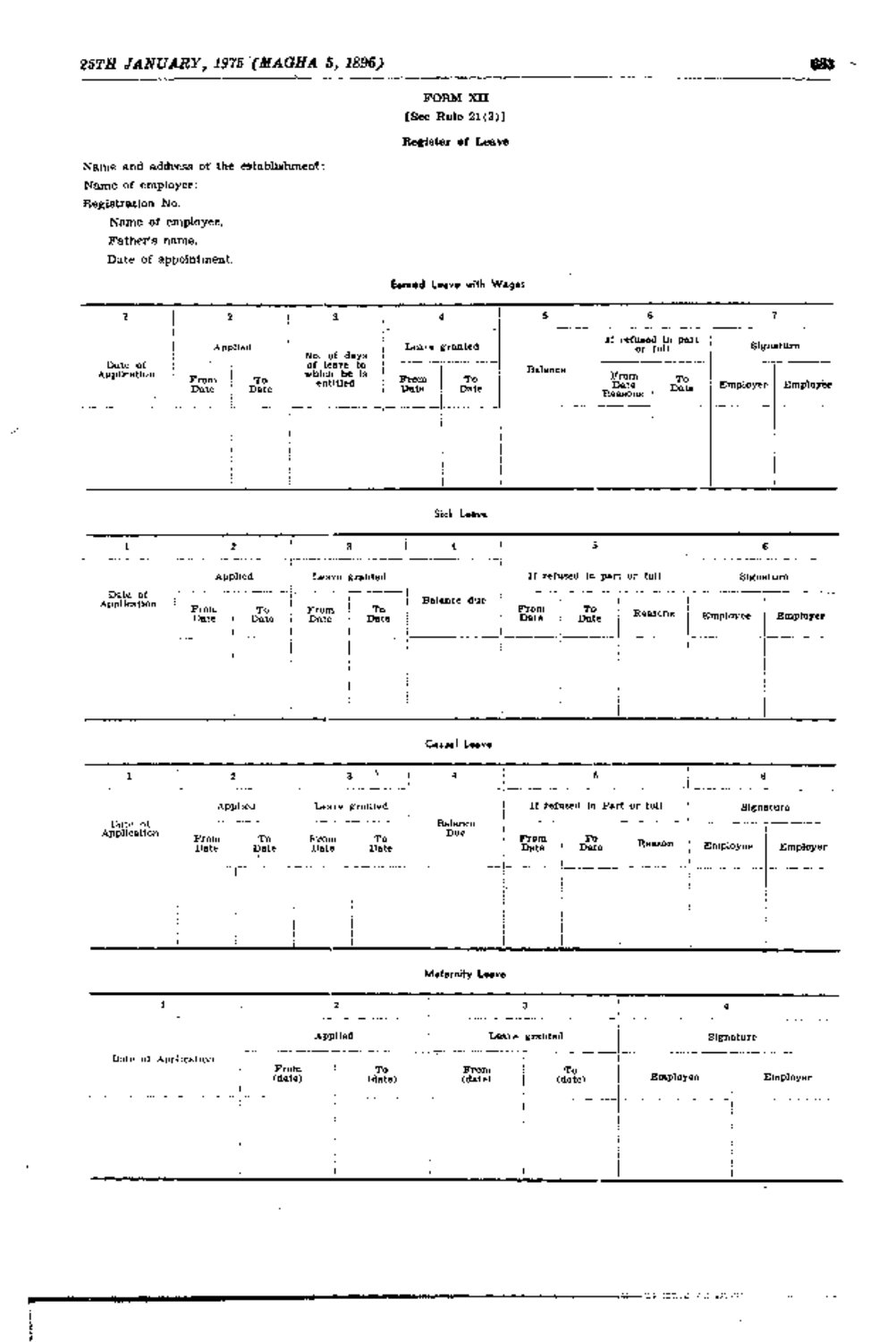#### FORM XIII

#### *Prescribed under rule* 21 (4)

( Shall be the same as register of leave with wages' (form XIII) but shall be made out separately for each worker on a thick bound sheet or in the form of bound note book).

#### FORM XIV

#### [See Rule 24(1)]

Form of Appeal under section 40(1) (b) arising out of termination of services

Before the Commissioner ...

Appeal No. ... 197

| ВЩ⊓ … | Appelmat   |
|-------|------------|
|       | (Employee) |

VI's

# SjlShri ... 'Respondent (Employer)

The Appellant states as follows: -

- 1. I,  $\ldots$ , son/wife of  $\ldots$  was employed as  $\ldots$  in the service of  $3/3$ het,  $\ldots$ , Employer in his establishment known Employer in his establishment known as ... from (date) ....
- 2. The address of appellant for service of all notices is as follows: .....
- 3. The address of Respondent '(Employer) for service of all notices is as follows: ...
- 4. The respondent (Employer) has without a reasonable cause and for no misconduct or fault of the appellant has terminated the services of the appellant with effect from ... or served a notice dated ... to<br>terminate the services with effect from ....
- 5. The respondent has terminated services of the appellant/<br>fransferred examiliations to new Employer, 8/8hrt... Jltransferred establishment to new Employer, S/Shri ... without giving (i) one month's. notice. in writing or wages ,in lieu thereof and (11) gratuity amounting to Rs. ... (Rupees ... ) as the appellant has put in a service of ... years and ... months (From. date ... to date ... ). Hence, appellant is entitled to receive in addition wages for 2 months amounting to Rs. . .. (Rupees ... ) in terms of SUb-section (2) of section 39.
- 6. The services of appellant have been terminated wrongfully as he has not committed any acts or omdssions prescl'libedin rule 22/ as the Employer has not fOllowed the procedure laid down in rule 23/ as the punishment imposed is disproportionate to the misconduct, if any, committed, etc:, etc., (attach detailed grounds with copies of documents, if any).
- 7. The apprilant has retired/resigned for reasons stated<br>below on date:.... But gratuity is amounting to Re....<br>(Rupees ...) besed on service of ... years ... months<br>(from date ... to date ...). Hence, appellant is cotliti to receive in addition wages for 2 months amounting to Rs. ... (Rupees ...) in terms of sub-section (3) of section 39.
- 8. The wages of appellant is estimated to be Rs. ... (Rupees ... ) per month.
- 9. Hence, the appellant prays that a direction may be issued to the Respondent (Employer) under sub-seetion (2) of section 40 for:
	- .(a) reinstatement of appellant lin services of Employer.
	- (0) payment of full wages from the date of termination till the date of reinstatement.
	- (c) payment wages in lieu of notices amounting to Rs.....
	- (d) payment of gratuity amounting to  $Re$ ...
	- (a) payment of additional wages amounting to Rs......

(f) payment of compensation amounting to Rs. (g) payment of costs as follows:-

- (i) Court fees amounting to Rs.
- (11) witness expenditure Rs .....
- (Iii) Pleader's fees Rs, ...
- (h) Any other reHef as the authority.deems fit.

The total relief claimed above amounts to Rs. ... (Ra. ...).

The appellant hereby certifies that the statement of facts contained in this plaint is true to the best of his knowledge and belief.

The appellant craves leave to add to or amend this plaint.

Signature or thumb impression<br>  $\alpha$  Appellant (Employee)

#### FORM XV

#### $(Sec$  Rule  $251$

#### Application for payment of wages etc.

In the Court of the Authority appointed under section 42 of the Goa, Daman and Diu ,ShOps and Establlshments Act, 1973.

Application No. ... of ... 19 ...

Between A. B. C. Applicant (through Shri ... a legal practitioner and 'officIal of ... which is a registered trade Union).

#### And

X; Y.Z. Opposite Party

The applicant(s) state(s) as follows:

1. A. B. C. is a (are) persons employed in ... establishment entitled  $\ldots$  and reside(s) at  $\ldots$ 

The address of the applicant(s) for the services of all notices and processes is:

2. X.Y. Z. ... the opposite party is the person responsible for the payment of his (their) wages under the Act, and his (their) address for the service of all notices and process is:

3. (a) The applicant's wages have not been paid for the following wage period(s) (give data) . or a sum of  $Rs$  ... has been unlawfully deducted from his wages of '" (amount) for the wage  $period(s)$  which ended on  $(Give data/dates)$ .

(b) (here give any further claim or explanation).

4. The applicant(s) estimate(s) the value of the relief sought by him (them) at the sum of rupees .. ,

5. The applicant(s) pray(s) that a direction may be issued under said Act for:

(a) payment of his (their) delayed wages or gratUity as estimated or such greater or lesser amount as authority may find to be due or refund of the amount illegally deducted.

(b) Compensation amounting to

(c) Costs amounting to:-

The applicant(s) certify (ies) that the statement of facts contained in his. application is true to the best of his knowledge and belief.

|       | Signature or thumb impression of the eni- |  |
|-------|-------------------------------------------|--|
|       | ployeets) or legal Practitioner or Offi-  |  |
|       | cial of a registered trade union duly     |  |
| Dole: | authorised.                               |  |

Note: - When the applicatIon is by a group of employees the thumb impressions or signatures of two of the app1icants need be put to the applicatIon and a full list of applicants should be attached.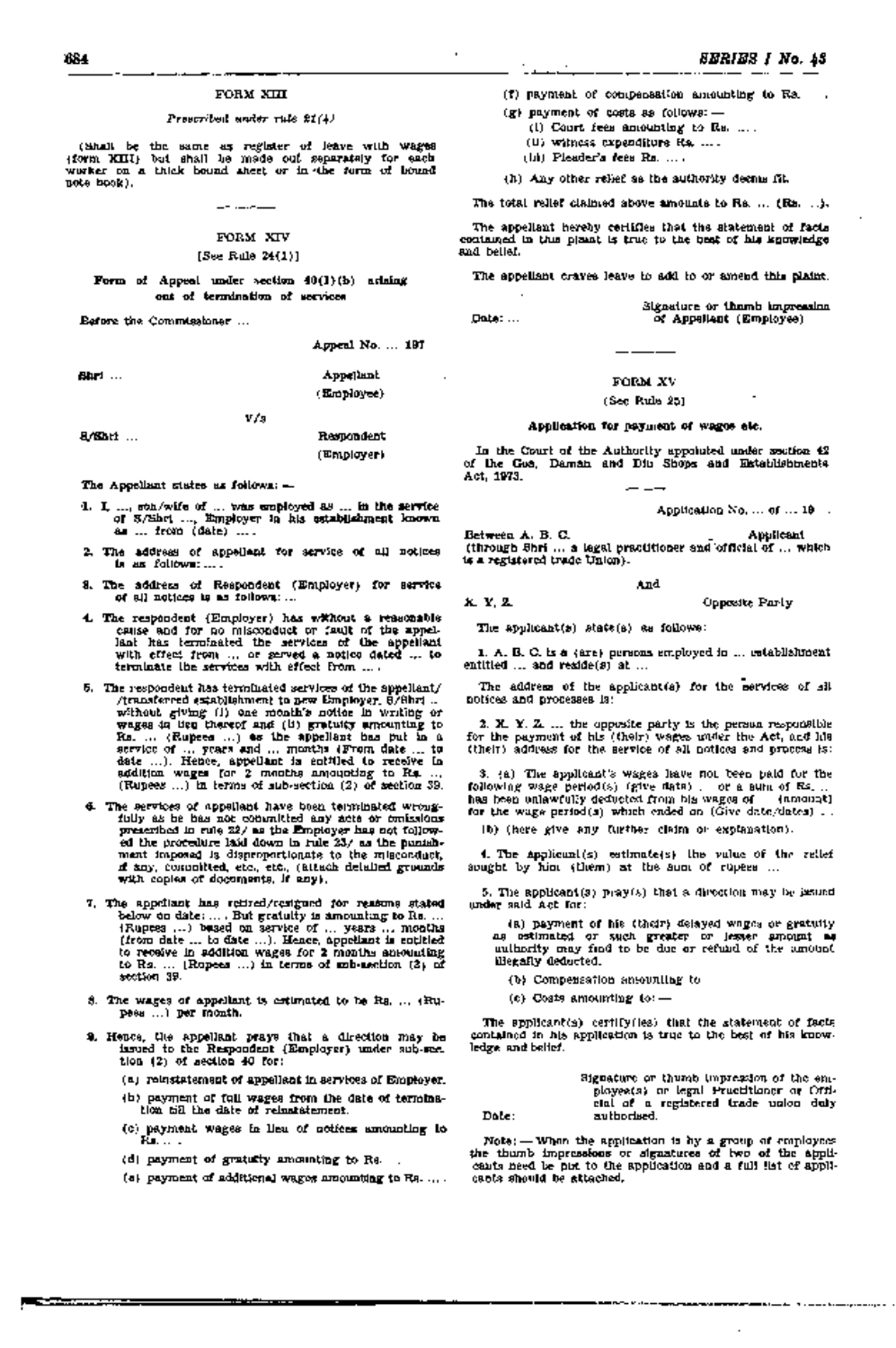#### FORM XVl

#### (See Rule 25)

#### Form of application by an insJ.)eCtor or person permitted by the authority or authorised to act

In the Court of the Authority appointed under Section 42 of the Goa,' Daman and Diu Shops and EstabH£hments Act, 1973.

Application No. ... of 197 .

Between

A. B. C. (Designation) ... An Inspector under the (Shops and Establishment Act, 1973 or a person permitted by the AuthOrity / authorised to act under section 43) -Applicant.

And

# X.Y.Z. The Opposite Party

# The applicant states as follows:

1. X. Y. Z. the opposite party, is the person responsible under the Act for the payment of ... of wages to the following person(s).

(1)

- (2)
- (3)
- (4)
- (5)
	-

2. His address for the service of all notices and processesi1s:

3. The wages of the said person(s) due in respect of the following wages period(s) have not been paid/have been subjected to the following lilegal deductions:

4. The applicant estimates the value of the relief sought for the employee(s) at the sum of  $Fs$ ....

5. The applicant prays that a direction may be issued under the said Act for:

6. Payment of the delayed wages as estimated or stich greater or lesser amount as the AuthOrity may find to be due.

- (a) refund of the amount illegally deducted
- (b) Compensation amounting to:
- $(c)$  Gost amounting to:

The applicant certifies that the statement of facts contained in this application is true to the best of his knowledge and beUef.

~.

#### Date: Stgnature

# .:§:: FORM XVII

#### (See Rule 26)

#### Letter of authorization

In the Court of the Authority appointed under Section 42 of the Goa, Daman and Diu Shops and Establishments Act, 1973.

Application No. ... of 197 .



I/We hereby authorise Shri· ... a legal, practitioner, an official of the registered Trade Union of ... to.ll.ppear. and act on my/our behalf in the above described proceedings and to do all things incIdental to such 'appearing and acting.

Signature or thumb impression ...

Witnesses: (1) (2)

I accept the authorization

Signature: Address:

#### FORM XVIII

#### $[156e$  sub-rule  $(3)$  of rule  $27]$

#### Notice for the disposal of application

To ...........

Seal

Whereas under Goa, Daman and Diu Shops and Esta- 'blishments Act, 1973, a claim has been presented to me/by/ /agalnst you by an application (copy enclosed) you are .. 11ereby called upon to appear before me either personally or through a duly authorised person in this behalf, for the purpose of answering all material questions relating to the application on the ... day of ... 19 ... at ... O'clock in the fore/after-noon in support of/to answer the claim and as the day fixed for your appearance is appointed for final disposal of the application, you must be prepared to produce on what day all the witnesses upon whose svidence. and the documents upon which you intend to rely in support of your claim/defence.

Take notice that in default of your appearance on the ... day before mentioned, the application will be dismissed, /heard and determdned in your absence/ex-parte. .

Given under hand and seal, this  $\dots$  day of  $\dots$  19 $\dots$ .

#### Signature of Authority

# FORM XIX

# [See Rule 30(6)]

Monthly Diary of Inspector for the month ending ... 197 ...

| Du. | Рыз | Establish-<br>inan ta<br>Inspected | Purpose at<br>Jespečijos | Remarks of<br>defenta<br>faund and<br>directions.<br>and orders<br>iscued |
|-----|-----|------------------------------------|--------------------------|---------------------------------------------------------------------------|
|     |     |                                    |                          |                                                                           |
|     |     |                                    |                          |                                                                           |
|     |     |                                    |                          |                                                                           |
|     |     |                                    |                          |                                                                           |

Signature.of Inspector

Submitted to Commissioner. Labour and Employment, Panaji.

#### FORM XX

#### [See Rule 31(1)]

# BeJister of Employment

- 1. Year and Montll.
- 2. Name and Address of the Establishment:
- 3. Name and Address of the Employer:
- 4. Regdstration Number of the Establishment:
- 5. Name of Employee: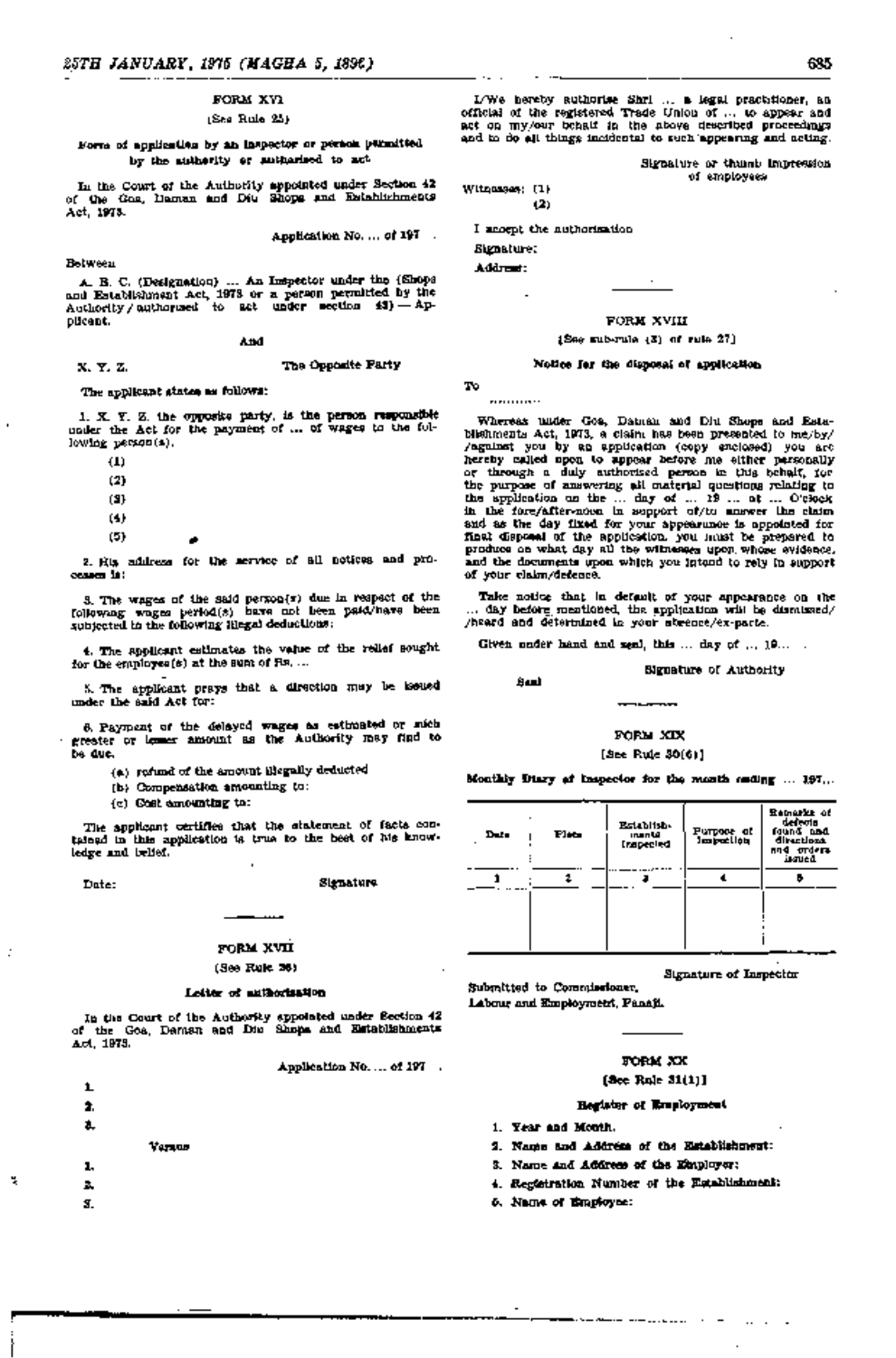SERIES I No. 45

- 6. Father's or Husband's name:
- 7. Age:
- 8. Nature of work:

9. then of Appointment:

| Date:                                                           | TIME OF<br>Time at<br><b>때 대</b><br>which<br>smployment<br><b>Commences</b><br>sensey |            | Rest Intervel |              | Totar |         | Over Time<br>$\cdots$   |       | Total constitution<br>worked for the |   |              |                |             |         |
|-----------------------------------------------------------------|---------------------------------------------------------------------------------------|------------|---------------|--------------|-------|---------|-------------------------|-------|--------------------------------------|---|--------------|----------------|-------------|---------|
|                                                                 |                                                                                       | employment | Spread Over   | <b>Front</b> | Tα    | Total 1 | <b>Working</b><br>bourn | Fraun | Tэ                                   |   | Tutal : Wesk | I Month Quer-! | <b>I</b> ex | Remario |
|                                                                 |                                                                                       |            |               | 5            | G.    |         |                         | з     | J0                                   | u | 13           | 1Ż             | м           | 94 م    |
| let<br>And<br>3rd<br>4th<br>5th<br>EC G.<br>upto<br><b>31st</b> |                                                                                       |            |               |              |       |         |                         | . .   |                                      |   |              |                |             |         |

Note: Mark 'Hulali be asset to any day on which boliday is given in accordance with the notice referred to in cut-rate (3) of Rule 21.

# FORM XXI

[See Rule 31(1)]

# Eegister of Employment

Name of Establishment and address: Mame of Employer and address:

| Registration Number: |                                    |  |  |  |  |  |  |  |
|----------------------|------------------------------------|--|--|--|--|--|--|--|
| orkhur               | From <del>to</del>                 |  |  |  |  |  |  |  |
| 0 ikra               | From $\dots$ to $\dots$            |  |  |  |  |  |  |  |
|                      | eet Interval <sup>†</sup> From  to |  |  |  |  |  |  |  |
|                      |                                    |  |  |  |  |  |  |  |

الجاحر الفرادح

 $\epsilon \rightarrow 1$ 

÷.

|         |                     | Pather's/                       |     |                      |                        |                          | Total hours worked |          |         |
|---------|---------------------|---------------------------------|-----|----------------------|------------------------|--------------------------|--------------------|----------|---------|
| Sr. No. | Name of<br>employee | <b>Hustand's</b><br>$11$ MJ $-$ | 449 | Nature of<br>work or | Date of<br>Appointment | Hours worked during wage | Normal             | Overtime | Remarks |
|         |                     |                                 |     |                      |                        |                          |                    |          | 10      |
|         |                     |                                 |     |                      |                        | 'a!4':18 T 8,9 i31       |                    |          |         |
|         |                     |                                 |     |                      | $\sim$ $\sim$          |                          |                    |          |         |

Note: « Marx 'H' shall be made on any day on which holiday is given.

 $\ddot{\phantom{a}}$ 

FORM XXII

 $[5e<sub>0</sub>$  Rule  $31(1)]$ 

 $\frac{1}{2} \left( \frac{1}{2} \right) \left( \frac{1}{2} \right) \left( \frac{1}{2} \right) \left( \frac{1}{2} \right) \left( \frac{1}{2} \right) \left( \frac{1}{2} \right) \left( \frac{1}{2} \right) \left( \frac{1}{2} \right) \left( \frac{1}{2} \right) \left( \frac{1}{2} \right) \left( \frac{1}{2} \right) \left( \frac{1}{2} \right) \left( \frac{1}{2} \right) \left( \frac{1}{2} \right) \left( \frac{1}{2} \right) \left( \frac{1}{2} \right) \left( \frac$ 

Notice of hours of work commending ... 19...

Name of Employer and

Description of Department

 $\sim$ 

Establishment:

 $\sim$ 

|                          | Whether young persons | Day                                                     |                     |  |  |  |
|--------------------------|-----------------------|---------------------------------------------------------|---------------------|--|--|--|
| Name of parsize imployed | na ant                | Employment to conceitate [ Intervals for moths & rest ] | Employment to rease |  |  |  |
|                          |                       |                                                         |                     |  |  |  |
| <b>.</b>                 |                       |                                                         |                     |  |  |  |
| 2.                       |                       |                                                         | $\cdots$            |  |  |  |
| з.                       |                       |                                                         | . .                 |  |  |  |

Note: $-(1)$  The hours above shall be exclusive of overtime.

the committee of

 $(2)$  Actual times to be noted in col. 4.

 $\mathcal{L}$ 

Signature of employer  $\ddot{\phantom{a}}$ Dated:  $\mathcal{L}$ 

------------

W  $\overline{a}$ 

R.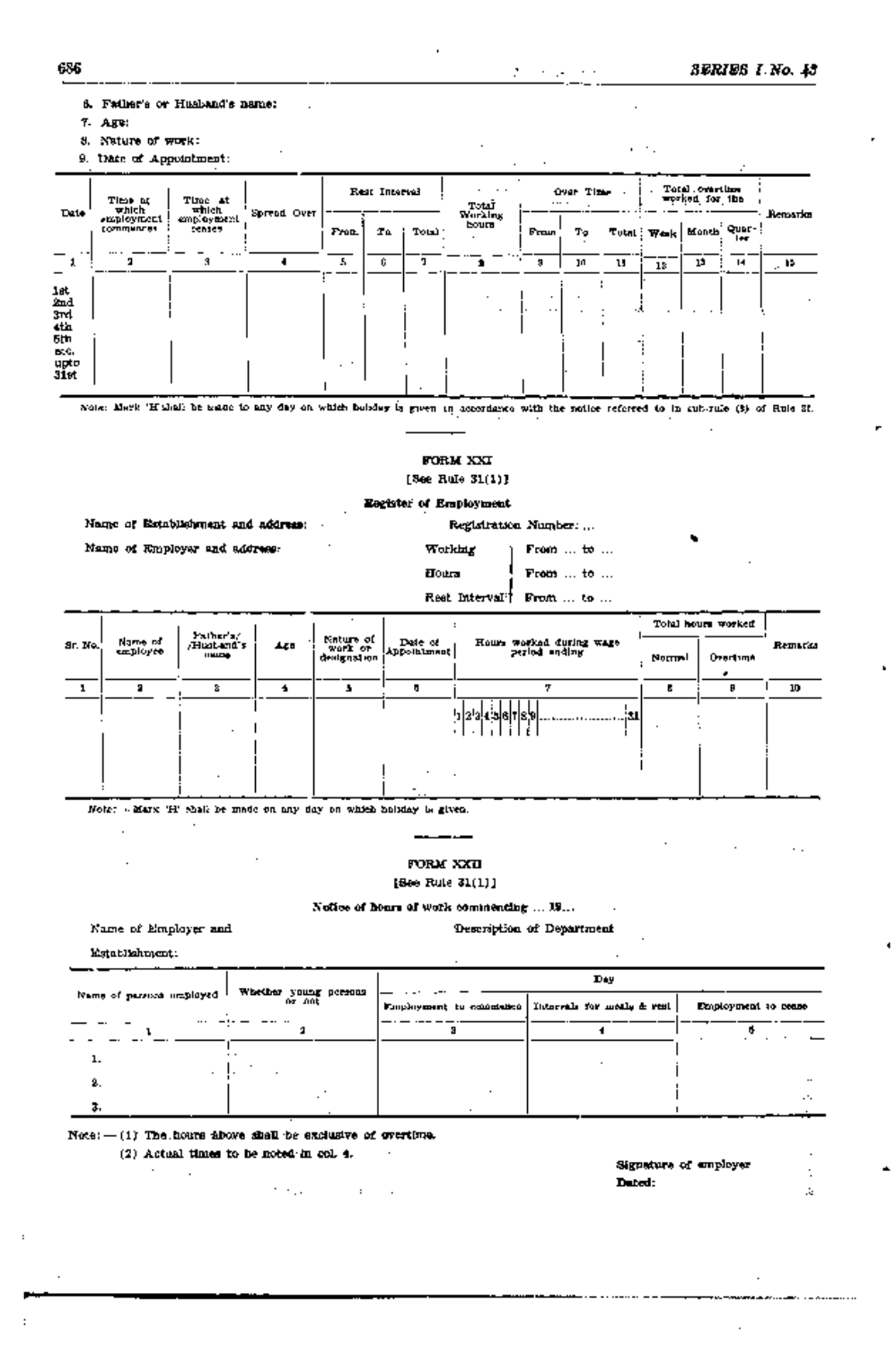# FORM XXIII  $(3c<sub>c</sub>$  Rute  $32(2)$ }

# Register of wages



### FORM XXIV

#### [See Rule 31(3)(a)]

#### Notice of close day or a change in close day

Name of Shop/Establishment and address: ... Registra-Hon No. ...

Notice is hereby given that with effect from (date) ... the Shop/Satablishing-n1 ahalt observe ... day as close day every work. It shall be the weekly holiday for all Employees.

Signature of employer

---- ---- ----

To.

t

A

Inspector under the Gos, Daman and Din Shops and Establishments Act, 1973.

FORM XXV

# [See Rule 21(3)(a)]

Nutice of Shop/Establishment

#### Close Ony

Name and address of Shop/Establishment ...

This is to notify that our Shop/Establishment shall remain clused to every week on

#### DAY

Approved Inspector

Signature of employer

FORM XXVI

# [Sec Rule 31(Sb)]

## Notice of weekly holiday

Nume and address of Establishment ... Registration Number: ...

The perfon(s) employed in this Establishment shall be given a holiday on the day specified below in the week

following the date of this notice and every week until further notice.

Signature of Employer



Date:

Signature of employer

# FORM KXVII

[prescribed under sub-rule (6) of rule 31)

# Engister for componentary holldays

Name of the Establishment:

Registration No. ...

Address: